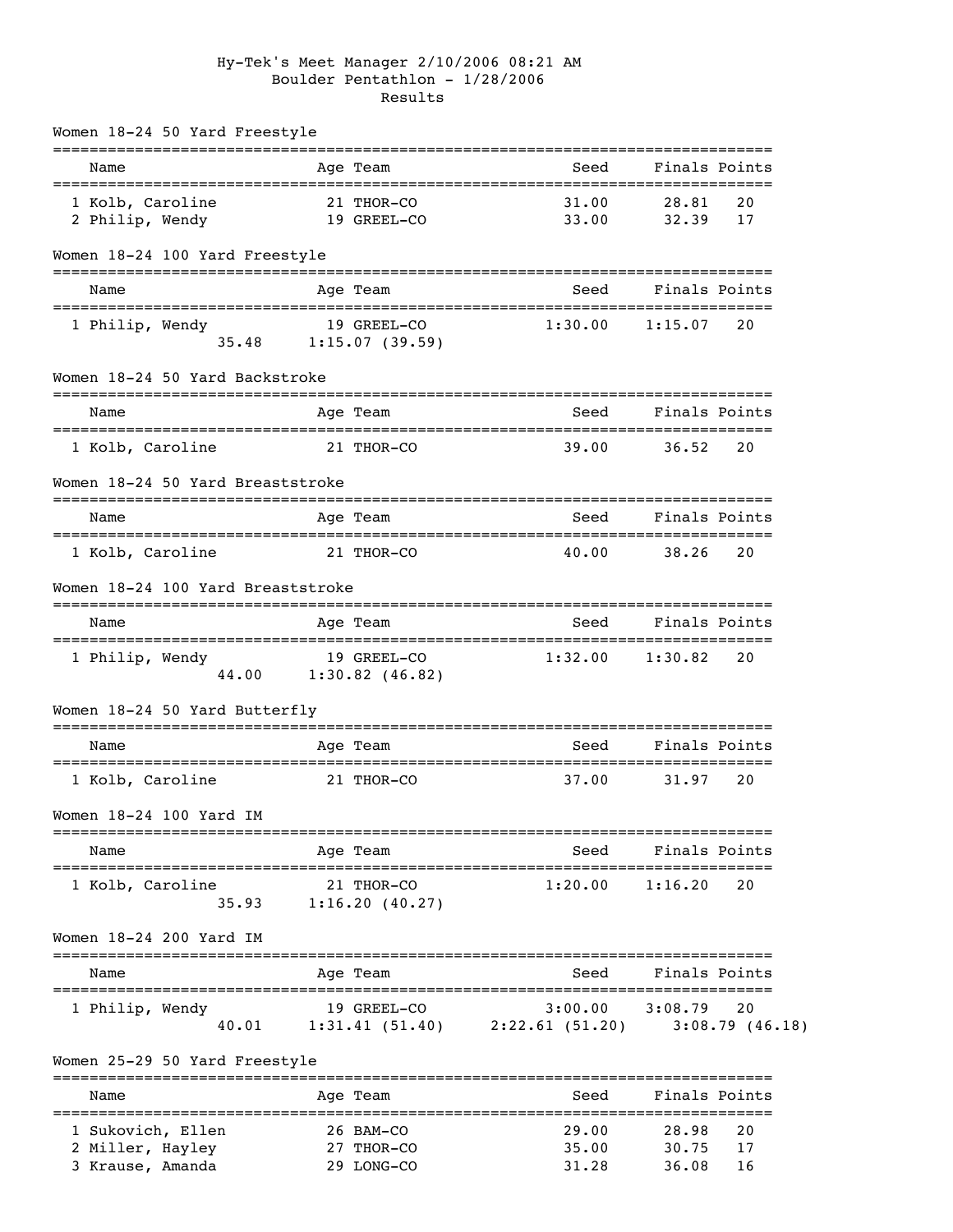| Women 25-29 100 Yard Freestyle                 |                              |                              |                           |
|------------------------------------------------|------------------------------|------------------------------|---------------------------|
| ======================================<br>Name | Age Team                     | ====================<br>Seed | Finals Points             |
| 1 Cavallaro, Danielle                          | 27 CSST-CO                   | 1:03.00                      | 1:06.74<br>20             |
| 31.61                                          | 1:06.74(35.13)               |                              |                           |
| 2 Krause, Amanda                               | 29 LONG-CO                   | 1:30.45                      | 1:31.99<br>17             |
| 42.10                                          | 1:31.99(49.89)               |                              |                           |
| Women 25-29 50 Yard Backstroke                 |                              |                              |                           |
| Name                                           | Age Team                     | Seed                         | Finals Points             |
| 1 Sukovich, Ellen                              | 26 BAM-CO                    | 36.00                        | 34.37<br>20               |
| 2 Miller, Hayley                               | 27 THOR-CO                   | 50.00                        | 39.87<br>17               |
| 3 Krause, Amanda                               | 29 LONG-CO                   | 43.32                        | 43.70<br>16               |
| Women 25-29 100 Yard Backstroke                |                              |                              |                           |
| Name                                           | Age Team                     | Seed                         | Finals Points             |
| =====================================          |                              |                              |                           |
| 1 Cavallaro, Danielle                          | 27 CSST-CO                   | 1:18.37                      | 20<br>1:20.42             |
| 39.25                                          | 1:20.42(41.17)<br>29 LONG-CO | 1:35.24                      | 17                        |
| 2 Krause, Amanda<br>48.06                      | 1:40.86(52.80)               |                              | 1:40.86                   |
|                                                |                              |                              |                           |
| Women 25-29 50 Yard Breaststroke               |                              |                              |                           |
| Name                                           | Age Team                     | Seed                         | Finals Points             |
| 1 Sukovich, Ellen                              | 26 BAM-CO                    | 40.00                        | 40.55<br>20               |
| 2 Miller, Hayley                               | 27 THOR-CO                   | 48.00                        | 41.52<br>17               |
| Women 25-29 100 Yard Breaststroke              |                              |                              |                           |
| Name                                           | Age Team                     | Seed                         | Finals Points             |
|                                                |                              |                              |                           |
| 1 Cavallaro, Danielle<br>40.95                 | 27 CSST-CO<br>1:26.66(45.71) | 1:20.00                      | 20<br>1:26.66             |
| Women 25-29 50 Yard Butterfly                  |                              |                              |                           |
|                                                |                              |                              |                           |
| Name                                           | Age Team                     | Seed                         | Finals Points             |
| 1 Sukovich, Ellen                              | 26 BAM-CO                    | 32.00                        | 30.75<br>20               |
| 2 Miller, Hayley                               | 27 THOR-CO                   | 45.00                        | 36.49<br>17               |
| 3 Krause, Amanda                               | 29 LONG-CO                   | ΝT                           | 46.99<br>16               |
| Women 25-29 100 Yard Butterfly                 |                              |                              |                           |
| .===============================<br>Name       | Age Team                     | Seed                         | Finals Points             |
|                                                |                              |                              |                           |
| 1 Cavallaro, Danielle                          | 27 CSST-CO                   | 1:12.00                      | 1:16.16<br>20             |
|                                                | $34.67$ 1:16.16 (41.49)      |                              |                           |
| Women 25-29 100 Yard IM                        |                              |                              |                           |
| Name                                           | Age Team                     | Seed                         | Finals Points             |
| 1 Sukovich, Ellen                              | 26 BAM-CO                    | 1:25.00                      | 1:14.29<br>20             |
| 33.93                                          | 1:14.29(40.36)               |                              |                           |
| 2 Miller, Hayley                               | 27 THOR-CO                   |                              | $1:37.00$ $1:25.81$<br>17 |
| 40.68                                          | 1:25.81(45.13)               |                              |                           |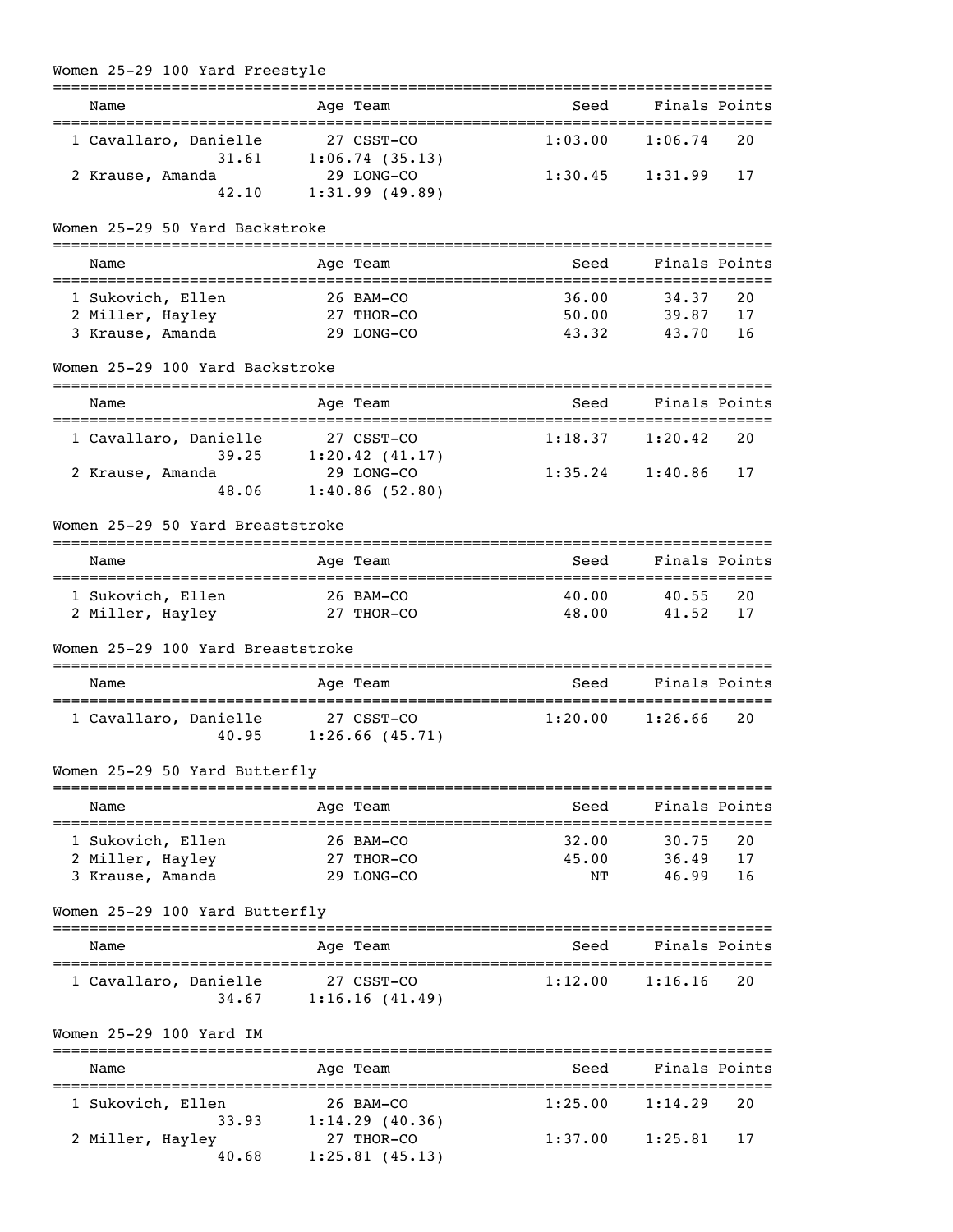| Women 25-29 200 Yard IM<br>============================= |                   |                                                       |                       |               |
|----------------------------------------------------------|-------------------|-------------------------------------------------------|-----------------------|---------------|
| Name                                                     | Age Team          | Seed                                                  |                       | Finals Points |
| 1 Cavallaro, Danielle                                    | 27 CSST-CO        | $2:33.98$ $2:37.03$                                   |                       | 20            |
| 34.26                                                    |                   | $1:15.18$ (40.92) $2:01.27$ (46.09) $2:37.03$ (35.76) |                       |               |
| Women 30-34 50 Yard Freestyle                            |                   |                                                       |                       |               |
| =============================<br>Name                    | Age Team          | Seed                                                  |                       | Finals Points |
| 1 Miller, BJ                                             | 33 FCC-CO         | 24.50                                                 | 24.80                 | 20            |
| 2 Hart, Sheri                                            | 34 Unattached     | 25.50                                                 | 25.45                 | 17            |
| 3 Dravenstott, Laura                                     | 34 DU-CO          | 27.00                                                 | 27.09                 | 16            |
| 4 Webb, Amy                                              | 30 BAM-CO         | 27.00                                                 | 27.20                 | 15            |
| 5 Dickerson, Amy                                         | 30 BROOM-CO       | 30.00                                                 | 30.81                 | 14            |
| 6 Barker, Heather                                        | 32 THOR-CO        | 33.29                                                 | 33.21                 | 13            |
| Women 30-34 100 Yard Freestyle                           |                   |                                                       |                       |               |
| Name<br>===================================              | Age Team          | Seed<br>==========                                    | ===================== | Finals Points |
| 1 Hart, Sheri                                            | 34 Unattached     | 56.50                                                 | 56.03                 | 20            |
| 27.22                                                    | 56.03(28.81)      |                                                       |                       |               |
| 2 Webb, Amy                                              | 30 BAM-CO         | 1:00.67                                               | 1:01.66               | 17            |
| 30.89                                                    | $1:01.66$ (30.77) |                                                       |                       |               |
| Women 30-34 50 Yard Backstroke                           |                   |                                                       |                       |               |
| Name                                                     | Age Team          | Seed                                                  |                       | Finals Points |
| 1 Miller, BJ                                             | 33 FCC-CO         | 27.59                                                 | 26.79                 | 20            |
| 2 Hart, Sheri                                            | 34 Unattached     | 30.00                                                 | 28.67                 | 17            |
| 3 Dravenstott, Laura                                     | 34 DU-CO          | 34.00                                                 | 33.32                 | 16            |
| 4 Dickerson, Amy                                         | 30 BROOM-CO       | 38.00                                                 | 37.72                 | 15            |
| 5 Barker, Heather                                        | 32 THOR-CO        | NΤ                                                    | 41.02                 | 14            |
| Women 30-34 100 Yard Backstroke                          |                   |                                                       |                       |               |
| Name                                                     | Age Team          | Seed                                                  |                       | Finals Points |
| 1 Hart, Sheri                                            | 34 Unattached     | 1:02.00                                               | 1:01.91               | 20            |
| 31.03                                                    | 1:01.91(30.88)    |                                                       |                       |               |
| Women 30-34 50 Yard Breaststroke                         |                   |                                                       |                       |               |
| Name                                                     | Age Team          | Seed                                                  |                       | Finals Points |
| 1 Miller, BJ                                             | 33 FCC-CO         | 32.49                                                 | 33.01                 | 20            |
| 2 Webb, Amy                                              | 30 BAM-CO         | 34.67                                                 | 36.85                 | 17            |
| 3 Dravenstott, Laura                                     | 34 DU-CO          | 41.00                                                 | 40.23                 | 16            |
| 4 Barker, Heather                                        | 32 THOR-CO        | 42.35                                                 | 41.94                 | 15            |
| 5 Dickerson, Amy                                         | 30 BROOM-CO       | 48.00                                                 | 45.07                 | 14            |
| Women 30-34 100 Yard Breaststroke                        |                   |                                                       |                       |               |
| Name                                                     | Age Team          | Seed                                                  | Finals Points         |               |
| 1 Webb, Amy                                              | 30 BAM-CO         | 1:19.83                                               | 1:18.69               | 20            |
| 37.76                                                    | 1:18.69(40.93)    |                                                       |                       |               |
|                                                          |                   |                                                       |                       |               |
| Women 30-34 50 Yard Butterfly                            |                   |                                                       |                       |               |
|                                                          |                   |                                                       |                       |               |

Name Mage Team Age Team Seed Finals Points ===============================================================================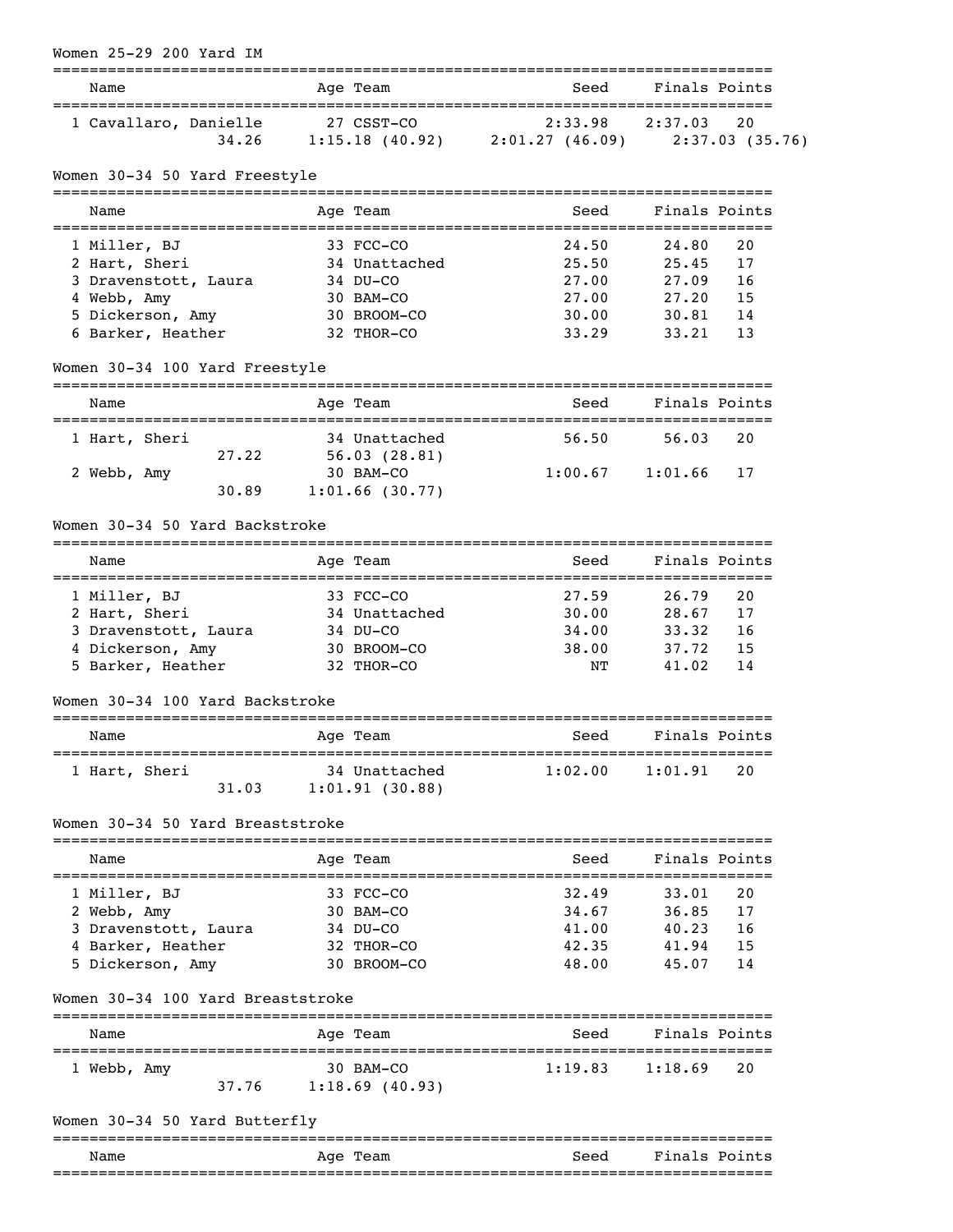| 1 Miller, BJ         | 33 FCC-CO     | 27.99 | 26.47 | 20  |
|----------------------|---------------|-------|-------|-----|
| 2 Hart, Sheri        | 34 Unattached | 29.50 | 28.73 | 17  |
| 3 Dravenstott, Laura | 34 DU-CO      | 31.00 | 29.92 | -16 |
| 4 Dickerson, Amy     | 30 BROOM-CO   | 43.00 | 36.31 | -15 |
| 5 Barker, Heather    | 32 THOR-CO    | NΤ    | 40.93 | -14 |

#### Women 30-34 100 Yard IM

| Name              | Age Team       | Seed    | Finals Points |
|-------------------|----------------|---------|---------------|
| 1 Miller, BJ      | 33 FCC-CO      | 1:05.99 | 1:01.76<br>20 |
| 28.65             | 1:01.76(33.11) | 1:13.26 | 1:13.40       |
| 2 Webb, Amy       | 30 BAM-CO      |         | 17            |
| 35.37             | 1:13.40(38.03) | 1:26.00 | 1:23.71       |
| 3 Dickerson, Amy  | 30 BROOM-CO    |         | 16            |
| 37.79             | 1:23.71(45.92) | 1:26.73 | 1:28.87       |
| 4 Barker, Heather | 32 THOR-CO     |         | 15            |
| 44.61             | 1:28.87(44.26) |         |               |

# Women 35-39 50 Yard Freestyle

| Name                   | Age Team      | Seed  | Finals Points |
|------------------------|---------------|-------|---------------|
| 1 Riner, Betsy         | 39 INVR-CO    | 29.00 | 20<br>28.13   |
| 2 Eden, Kim            | 37 FCC-CO     | 29.30 | 17<br>29.09   |
| 3 Crino, Heide         | 39 INVR-CO    | 32.00 | 16<br>30.35   |
| 4 Friedlander, Rebecca | $39$ DU-CO    | 30.00 | 15<br>30.39   |
| 5 Beggs, Holly         | 39 RALLY-CO   | 36.00 | 14<br>31.43   |
| 6 Atkins, Julia        | 35 Unattached | 32.50 | 13<br>31.52   |
| 7 Sands, Amy           | 35 GREEL-CO   | NΤ    | 38.01<br>12   |
| 38.01                  | $38.01$ (     |       |               |

# Women 35-39 100 Yard Freestyle

| Name                     | Age Team                     |         | Finals Points  |  |  |  |  |
|--------------------------|------------------------------|---------|----------------|--|--|--|--|
| 1 Dowling, Michelle      | 37 BAM-CO                    | 1:07.00 | 1:04.34<br>-20 |  |  |  |  |
| 30.57<br>-- Crino, Heide | 1:04.34(33.77)<br>39 INVR-CO | 1:06.00 | DO             |  |  |  |  |
| 31.81                    | DQ (36.57)                   |         |                |  |  |  |  |

## Women 35-39 50 Yard Backstroke

| Name                   | Age Team      | Seed  | Finals Points |    |
|------------------------|---------------|-------|---------------|----|
| 1 Dowling, Michelle    | 37 BAM-CO     | 33.00 | 34.30         | 20 |
| 2 Eden, Kim            | 37 FCC-CO     | 36.00 | 34.79         | 17 |
| 3 Riner, Betsy         | 39 INVR-CO    | 37.50 | 35.52         | 16 |
| 4 Friedlander, Rebecca | $39$ DU-CO    | 40.00 | 37.96         | 15 |
| 5 Atkins, Julia        | 35 Unattached | 40.00 | 38.88         | 14 |
| 6 Beggs, Holly         | 39 RALLY-CO   | 48.00 | 42.55         | 17 |
| 7 Sands, Amy           | 35 GREEL-CO   | NΤ    | 43.92         | 13 |

### Women 35-39 50 Yard Breaststroke

| Name                   | Age Team      | Seed  | Finals Points |    |
|------------------------|---------------|-------|---------------|----|
| 1 Eden, Kim            | 37 FCC-CO     | 41.00 | 40.94         | 20 |
| 2 Beggs, Holly         | 39 RALLY-CO   | 45.00 | 41.67         | 17 |
| 3 Friedlander, Rebecca | $39$ DU-CO    | 47.00 | 43.11         | 16 |
| 4 Dowling, Michelle    | 37 BAM-CO     | 39.00 | 43.21         | 15 |
| 5 Atkins, Julia        | 35 Unattached | 44.00 | 45.21         | 14 |
| 6 Sands, Amy           | 35 GREEL-CO   | NΤ    | 49.52         | 13 |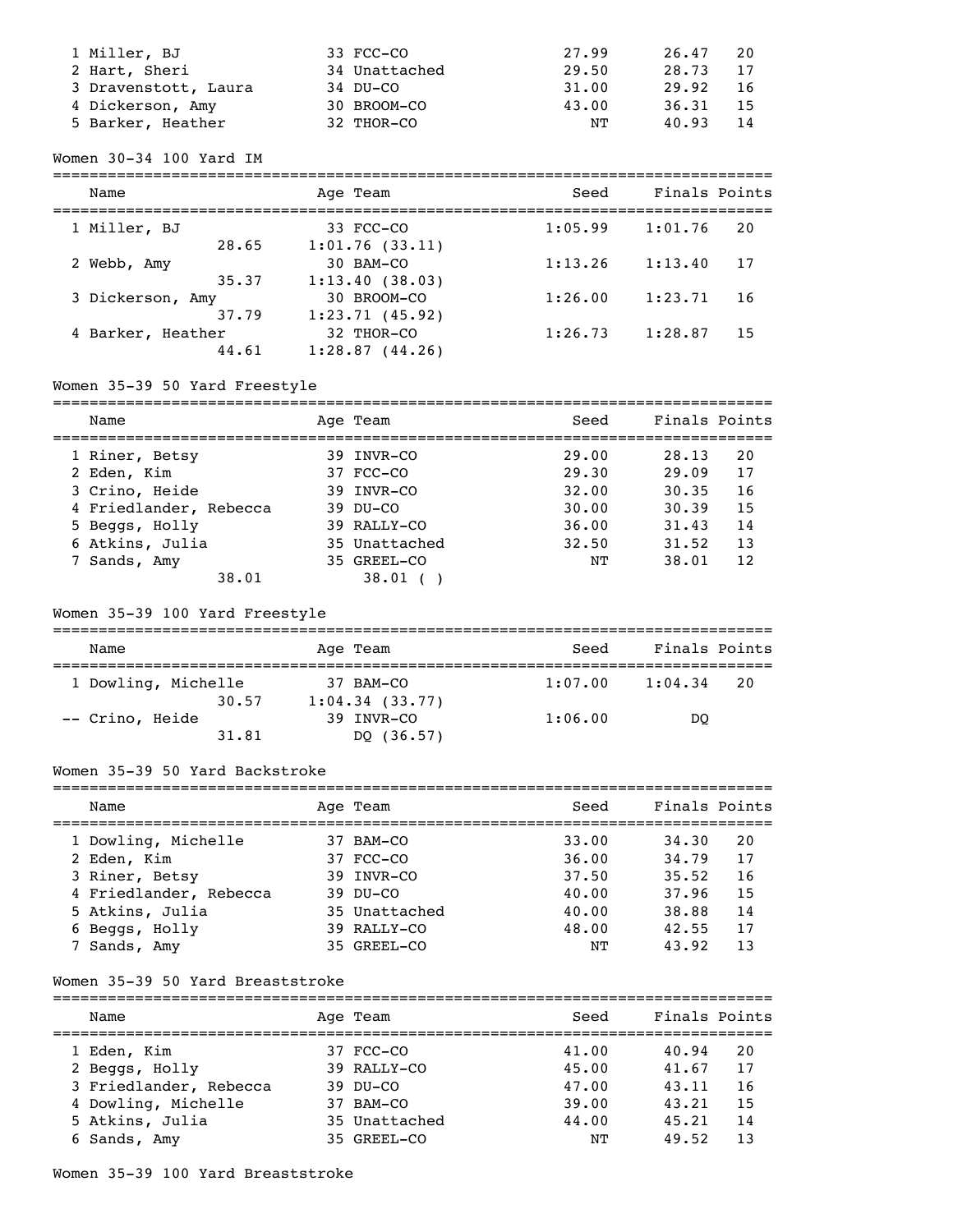|                                    | :===========                 | -====================================  |               |                |
|------------------------------------|------------------------------|----------------------------------------|---------------|----------------|
| Name                               | Age Team                     | Seed                                   | Finals Points |                |
| 1 Crino, Heide                     | 39 INVR-CO                   | 1:40.00                                | 1:29.30       | 20             |
| 42.57                              | 1:29.30(46.73)               |                                        |               |                |
| Women 35-39 50 Yard Butterfly      |                              |                                        |               |                |
| Name                               | Age Team                     | Seed                                   | Finals Points |                |
| 1 Friedlander, Rebecca             | $39$ DU-CO                   | 33.00                                  | 31.36         | 20             |
| 1 Beggs, Holly                     | 39 RALLY-CO                  | 43.00                                  | 36.61         | 20             |
| 2 Riner, Betsy                     | 39 INVR-CO                   | 32.50                                  | 31.42         | 17             |
| 3 Eden, Kim                        | 37 FCC-CO                    | 33.00                                  | 32.71         | 16             |
| 4 Dowling, Michelle                | 37 BAM-CO                    | 33.00                                  | 33.29         | 15             |
| 5 Atkins, Julia                    | 35 Unattached                | 36.50                                  | 36.03         | 14             |
| 6 Sands, Amy                       | 35 GREEL-CO                  | NΤ                                     | 40.21         | 13             |
| Women 35-39 100 Yard IM            |                              |                                        |               |                |
| Name                               | Age Team                     | Seed                                   | Finals Points |                |
|                                    |                              |                                        |               |                |
| 1 Riner, Betsy<br>33.88            | 39 INVR-CO<br>1:15.07(41.19) | 1:16.00                                | 1:15.07       | 20             |
| 2 Eden, Kim                        | 37 FCC-CO                    | 1:14.03                                | 1:16.27       | 17             |
| 35.53                              | 1:16.27(40.74)               |                                        |               |                |
| 3 Friedlander, Rebecca             | 39 DU-CO                     | 1:23.00                                | 1:16.73       | 16             |
| 36.16                              | 1:16.73(40.57)               |                                        |               |                |
| 4 Dowling, Michelle                | 37 BAM-CO                    | 1:25.00                                | 1:16.84       | 15             |
| 35.97                              | 1:16.84(40.87)               |                                        |               |                |
| 5 Crino, Heide                     | 39 INVR-CO                   | 1:30.00                                | 1:18.64       | 14             |
| 35.04                              | 1:18.64(43.60)               |                                        |               |                |
| 6 Atkins, Julia                    | 35 Unattached                | 1:24.50                                | 1:20.52       | 13             |
| 37.90                              | 1:20.52(42.62)               |                                        |               |                |
| 7 Beggs, Holly                     | 39 RALLY-CO                  | 1:30.00                                | 1:22.85       | 12             |
| 39.26                              | 1:22.85(43.59)               |                                        |               |                |
|                                    | 35 GREEL-CO                  |                                        | 1:32.40       | 11             |
| 8 Sands, Amy<br>42.83              | 1:32.40(49.57)               | NΤ                                     |               |                |
| Women 35-39 200 Yard IM            |                              |                                        |               |                |
| Name                               | -------<br>Age Team          | ==============================<br>Seed | Finals Points |                |
|                                    |                              |                                        |               |                |
| 1 Crino, Heide                     | 39 INVR-CO                   | 2:50.00                                | 2:56.95       | 20             |
| 36.27                              |                              | $1:22.14$ (45.87) $2:16.39$ (54.25)    |               | 2:56.95(40.56) |
| Women 40-44 50 Yard Freestyle      |                              |                                        |               |                |
| Name                               | Age Team                     | Seed                                   | Finals Points |                |
| 1 Fischer, Lynn                    | 43 RALLY-CO                  | 27.80                                  | 28.44         | 20             |
| 2 Campbell, Ellen                  | 42 INVR-CO                   | 29.00                                  | 29.19         | 17             |
| 3 Lahnert, Laurie                  | 42 Unattached                | 31.00                                  | 30.92         | 16             |
| 4 Kauffman, Barbara                | 44 THOR-CO                   | 31.00                                  | 31.13         | 15             |
| 5 Dorsey, Kika                     | 40 BAM-CO                    | 35.00                                  | 31.34         | 14             |
| 6 Sauls, Catherine                 | 41 THOR-CO                   | 32.50                                  | 31.67         | 13             |
| 7 Craft, Carol                     | 43 THOR-CO                   | NΤ                                     | 35.03         | 12             |
| 35.02                              | 35.03(0.01)                  |                                        |               |                |
| -- Tyse, Blair                     | 40 BAM-CO                    | 34.70                                  | DQ            |                |
| Women 40-44 100 Yard Freestyle     |                              |                                        |               |                |
| --------------------------<br>Name | ----------<br>Age Team       | Seed                                   | Finals Points |                |
|                                    |                              |                                        |               |                |
| 1 Fischer, Lynn                    | 43 RALLY-CO                  | 1:02.50                                | 1:02.69       | 20             |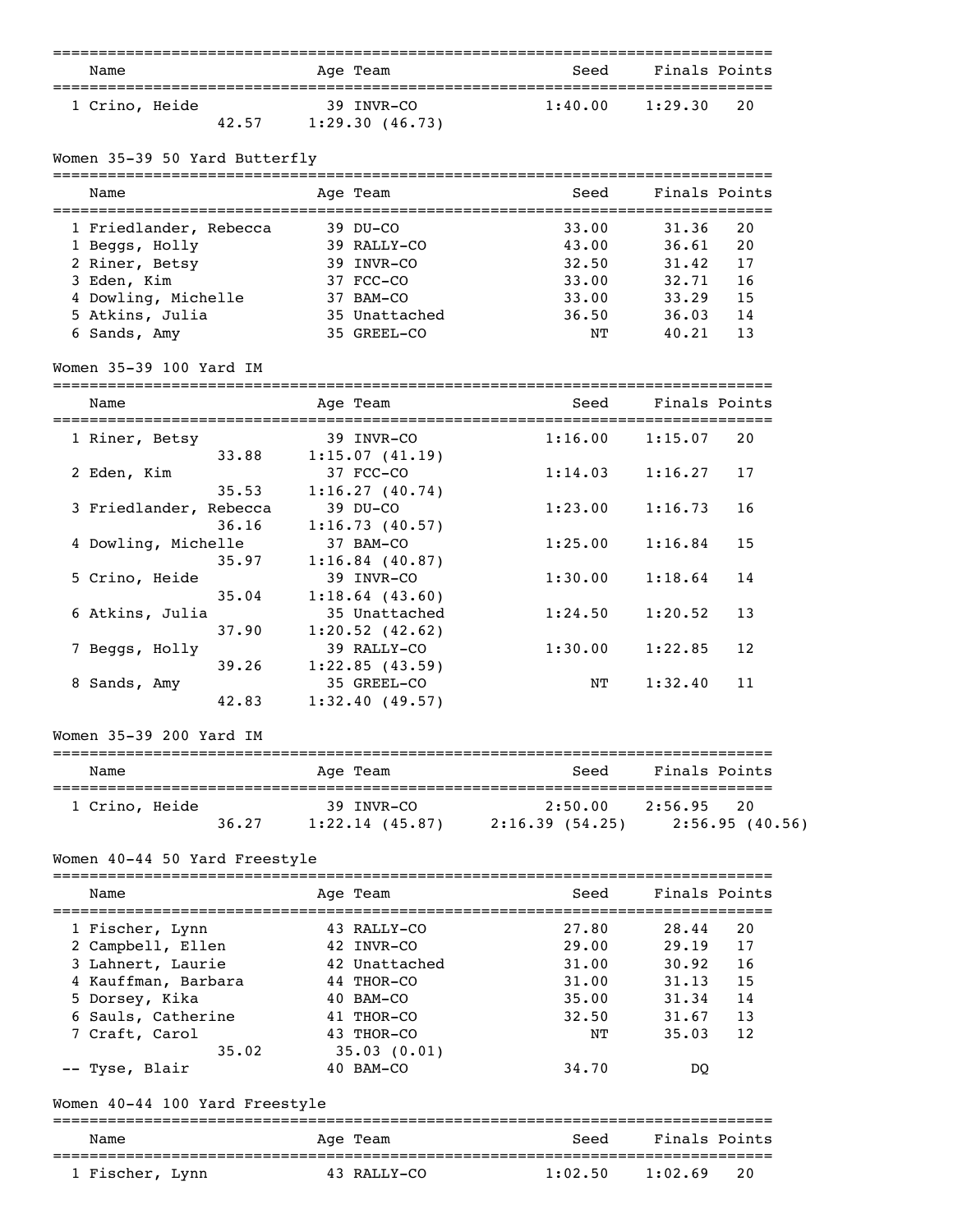|                | 30.17 | $1:02.69$ (32.52) |         |         |  |
|----------------|-------|-------------------|---------|---------|--|
| 2 Dorsey, Kika |       | 40 BAM-CO         | 1:15.00 | 1:09.70 |  |
|                | 33.34 | 1:09.70(36.36)    |         |         |  |

|  |  | 1:15.00 |  | 1:09.70 | $1^{\circ}$ |  |
|--|--|---------|--|---------|-------------|--|
|--|--|---------|--|---------|-------------|--|

## Women 40-44 50 Yard Backstroke

| Name                | Age Team      | Seed  | Finals Points |    |
|---------------------|---------------|-------|---------------|----|
| 1 Tyse, Blair       | $40$ BAM-CO   | 43.20 | 38.74         | 20 |
| 2 Kauffman, Barbara | 44 THOR-CO    | 45.00 | 40.94         | 17 |
| 3 Nolte, Susan      | 44 INVR-CO    | 39.00 | 41.06         | 16 |
| 4 Lahnert, Laurie   | 42 Unattached | 42.00 | 42.27         | 15 |
| 5 Sauls, Catherine  | 41 THOR-CO    | 45.00 | 42.32         | 14 |
| 6 Craft, Carol      | 43 THOR-CO    | NΤ    | 48.20         | 13 |

### Women 40-44 100 Yard Backstroke

| Name           |       | Age Team                        | Seed    | Finals Points |
|----------------|-------|---------------------------------|---------|---------------|
| 1 Nolte, Susan | 43.59 | 44 INVR-CO<br>$1:29.34$ (45.75) | 1:26.50 | 1:29.34<br>20 |

#### Women 40-44 50 Yard Breaststroke

===============================================================================

| Name                | Age Team      | Seed  | Finals Points |    |  |
|---------------------|---------------|-------|---------------|----|--|
| 1 Campbell, Ellen   | 42 INVR-CO    | 38.50 | 36.51         | 20 |  |
| 2 Fischer, Lynn     | 43 RALLY-CO   | 42.00 | 39.00         | 17 |  |
| 3 Sauls, Catherine  | 41 THOR-CO    | 40.00 | 40.44         | 16 |  |
| 4 Tyse, Blair       | 40 BAM-CO     | 45.54 | 40.69         | 15 |  |
| 5 Lahnert, Laurie   | 42 Unattached | 40.00 | 41.09         | 14 |  |
| 6 Nolte, Susan      | 44 INVR-CO    | 41.00 | 42.31         | 13 |  |
| 7 Dorsey, Kika      | 40 BAM-CO     | 43.00 | 42.61         | 12 |  |
| 8 Kauffman, Barbara | 44 THOR-CO    | 43.00 | 42.92         | 11 |  |
| 9 Craft, Carol      | 43 THOR-CO    | NΤ    | 47.42         | 9  |  |

#### Women 40-44 100 Yard Breaststroke

| Name              | Age Team          | Seed    | Finals Points |    |  |  |  |  |
|-------------------|-------------------|---------|---------------|----|--|--|--|--|
| 1 Campbell, Ellen | 42 INVR-CO        | 1:25.00 | 1:18.84       | 20 |  |  |  |  |
| 38.50             | $1:18.84$ (40.34) |         |               |    |  |  |  |  |
| 1 Nolte, Susan    | 44 INVR-CO        | 1:32.00 | 1:30.79       | 20 |  |  |  |  |
| 43.18             | 1:30.79(47.61)    |         |               |    |  |  |  |  |

## Women 40-44 50 Yard Butterfly

| Name                | Age Team      | Seed  | Finals Points |     |
|---------------------|---------------|-------|---------------|-----|
| 1 Fischer, Lynn     | 43 RALLY-CO   | 36.00 | 33.28         | 20  |
| 2 Tyse, Blair       | 40 BAM-CO     | 37.99 | 33.73         | 17  |
| 3 Kauffman, Barbara | 44 THOR-CO    | 36.00 | 36.20         | 16  |
| 4 Sauls, Catherine  | 41 THOR-CO    | 38.00 | 36.90         | 15  |
| 5 Lahnert, Laurie   | 42 Unattached | 39.00 | 39.62         | 14  |
| 6 Craft, Carol      | 43 THOR-CO    | NΤ    | 41.23         | 1.3 |
| -- Dorsey, Kika     | BAM-CO        | 37.00 | DO            |     |

#### Women 40-44 100 Yard IM

| Name            |       | Age Team                      | Seed    | Finals Points |    |  |  |
|-----------------|-------|-------------------------------|---------|---------------|----|--|--|
| 1 Fischer, Lynn | 35.58 | 43 RALLY-CO<br>1:13.20(37.62) | 1:14.50 | 1:13.20       | 20 |  |  |
| 2 Tyse, Blair   | 37.07 | 40 BAM-CO<br>1:18.11(41.04)   | 1:28.99 | 1:18.11<br>17 |    |  |  |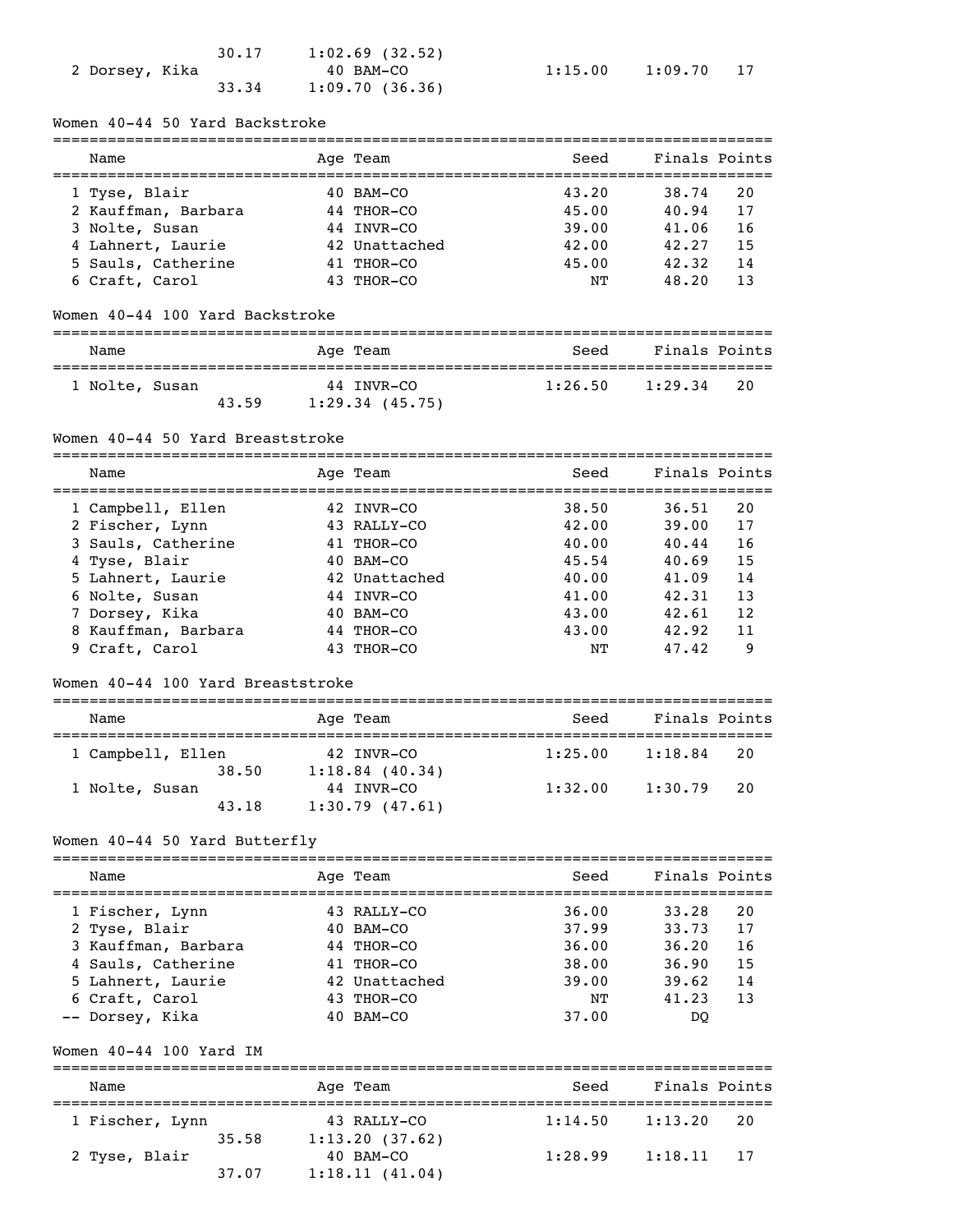| 3 Kauffman, Barbara<br>38.23 | 44 THOR-CO<br>1:20.69(42.46)     | 1:25.00 | 1:20.69 | 16  |
|------------------------------|----------------------------------|---------|---------|-----|
| 4 Sauls, Catherine           | 41 THOR-CO                       | 1:20.00 | 1:20.99 | 15  |
| 38.88<br>5 Lahnert, Laurie   | 1:20.99(42.11)<br>42 Unattached  | 1:22.00 | 1:22.82 | 14  |
| 40.97                        | $1:22.82$ $(41.85)$              |         |         |     |
| 6 Dorsey, Kika<br>38.98      | 40 BAM-CO<br>$1:23.24$ $(44.26)$ | 1:26.00 | 1:23.24 | 13  |
| 7 Craft, Carol               | 43 THOR-CO                       | NΤ      | 1:32.94 | 12. |
| 45.28                        | $1:32.94$ $(47.66)$              |         |         |     |

#### Women 45-49 50 Yard Freestyle

===============================================================================

| Name                  | Age Team      | Seed  | Finals Points |    |
|-----------------------|---------------|-------|---------------|----|
| 1 Garnier, Kathy      | 45 INVR-CO    | 26.50 | 26.35         | 20 |
| 2 Craft, Brenda       | 47 GREEL-CO   | 32.00 | 29.99         | 17 |
| 3 Pyle, Rebecca       | 49 SSUB-CO    | 32.50 | 31.26         | 16 |
| 4 Fletcher, Lynne     | 45 INVR-CO    | 36.00 | 31.67         | 15 |
| 5 Garvin, Fiona       | 49 BAM-CO     | 38.00 | 32.06         | 14 |
| 6 Chidester, Victoria | 49 WRS-CO     | 33.00 | 32.89         | 13 |
| 7 Anderson, Cynthia   | 49 BAM-CO     | 32.50 | 33.29         | 12 |
| 8 Taydus, Andrea      | 48 RALLY-CO   | 35.00 | 33.43         | 11 |
| 9 Wigington, Nan      | 48 Unattached | NΤ    | 38.90         | 9  |
| 38.97                 | 38.90()       |       |               |    |
| 10 Inderhees, Joan    | 49 Unattached | 44.00 | 39.91         |    |
| 39.78                 | 39.91(0.13)   |       |               |    |

## Women 45-49 100 Yard Freestyle

| Name                           | Age Team                        | Seed    | Finals Points |      |
|--------------------------------|---------------------------------|---------|---------------|------|
| 1 Pyle, Rebecca                | 49 SSUB-CO                      | 1:08.00 | 1:08.56       | 20   |
| 33.36                          | 1:08.56(35.20)                  |         |               |      |
| 2 Chidester, Victoria<br>34.11 | 49 WRS-CO<br>1:13.73(39.62)     | 1:09.00 | 1:13.73       | 17   |
| 3 Inderhees, Joan<br>41.37     | 49 Unattached<br>1:27.16(45.79) | NΤ      | 1:27.16       | - 16 |

#### Women 45-49 50 Yard Backstroke

| Name                  | Age Team      | Seed  | Finals Points |    |
|-----------------------|---------------|-------|---------------|----|
| 1 Garnier, Kathy      | 45 INVR-CO    | 36.00 | 33.77         | 20 |
| 2 Craft, Brenda       | 47 GREEL-CO   | 40.00 | 36.27         | 17 |
| 3 Chidester, Victoria | 49 WRS-CO     | 40.00 | 38.46         | 16 |
| 4 Fletcher, Lynne     | 45 INVR-CO    | 42.00 | 38.49         | 15 |
| 5 Taydus, Andrea      | 48 RALLY-CO   | 55.00 | 42.05         | 14 |
| 6 Wigington, Nan      | 48 Unattached | NΤ    | 47.32         | 13 |
| 7 Inderhees, Joan     | 49 Unattached | 47.00 | 48.62         | 12 |

#### Women 45-49 100 Yard Backstroke

| Name                           | Age Team                        | Seed    | Finals Points |    |
|--------------------------------|---------------------------------|---------|---------------|----|
| 1 Chidester, Victoria<br>40.47 | 49 WRS-CO<br>1:23.78(43.31)     | 1:25.00 | 1:23.78       | 20 |
| 2 Pyle, Rebecca<br>45.88       | 49 SSUB-CO<br>$1:32.61$ (46.73) | 1:32.00 | 1:32.61       | 17 |

## Women 45-49 50 Yard Breaststroke

| Name             | Age Team   | Seed  | Finals Points |  |  |  |  |
|------------------|------------|-------|---------------|--|--|--|--|
| . Garnier, Kathy | 45 TNVR-CO | 39.50 | 20<br>38.38   |  |  |  |  |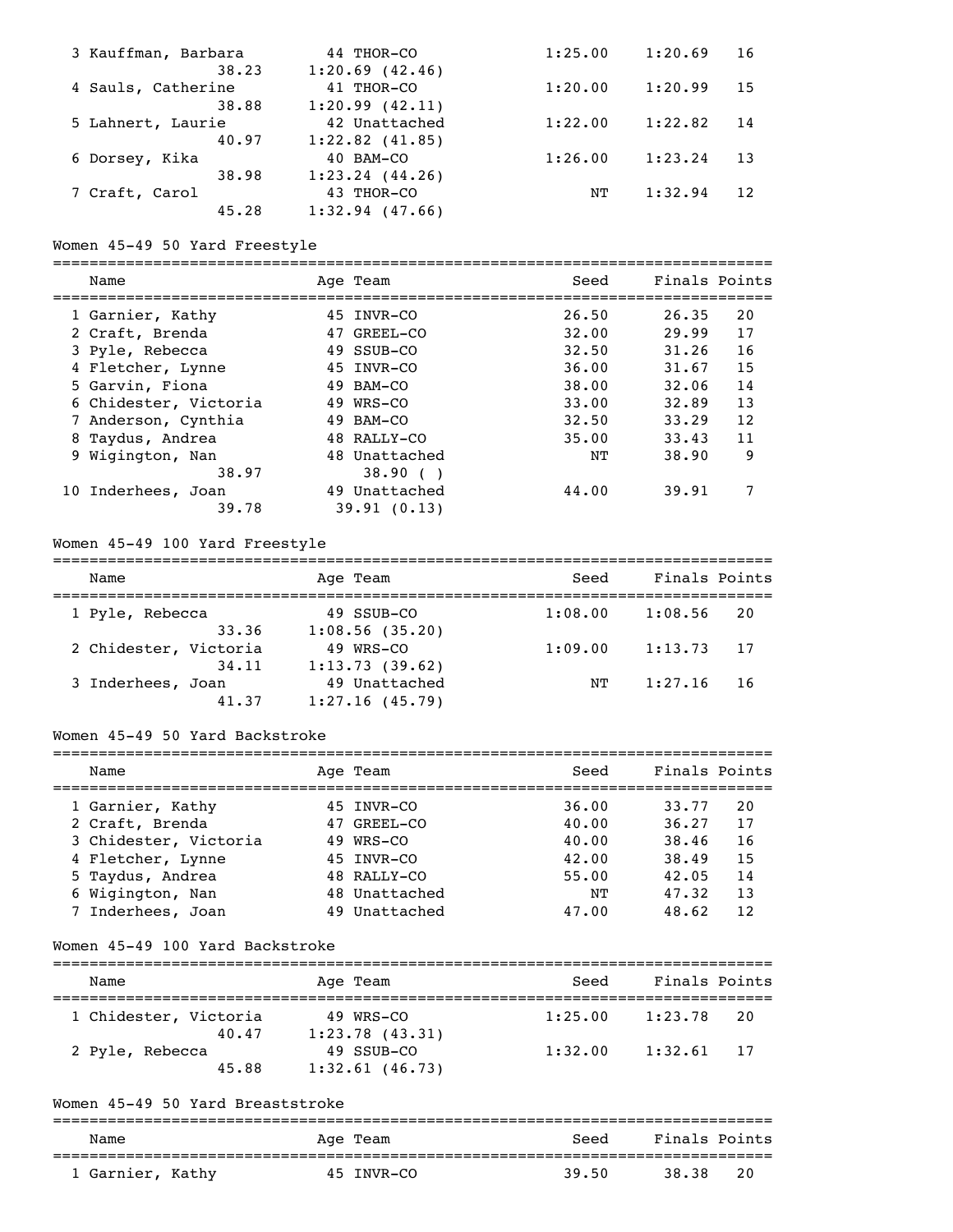| 2 Taydus, Andrea    | 48 RALLY-CO   | 45.00 | 38.50 | 17  |
|---------------------|---------------|-------|-------|-----|
| 3 Craft, Brenda     | 47 GREEL-CO   | 42.00 | 39.90 | -16 |
| 4 Anderson, Cynthia | 49 BAM-CO     | 39.50 | 40.46 | -15 |
| 5 Inderhees, Joan   | 49 Unattached | 40.00 | 41.76 | -14 |
| 6 Fletcher, Lynne   | 45 INVR-CO    | 45.00 | 43.20 | 13  |
| 7 Wigington, Nan    | 48 Unattached | 50.84 | 46.14 | 12  |

#### Women 45-49 100 Yard Breaststroke

| Name                |       | Age Team                        | Seed    | Finals Points |      |  |  |  |  |  |
|---------------------|-------|---------------------------------|---------|---------------|------|--|--|--|--|--|
| 1 Anderson, Cynthia | 41.72 | $49$ BAM-CO<br>1:27.76(46.04)   | 1:28.00 | 1:27.76       | - 20 |  |  |  |  |  |
| 2 Inderhees, Joan   | 42.26 | 49 Unattached<br>1:32.71(50.45) | NТ      | $1:32.71$ 17  |      |  |  |  |  |  |

## Women 45-49 50 Yard Butterfly

| Name              | Age Team      | Seed  | Finals Points |    |
|-------------------|---------------|-------|---------------|----|
| 1 Craft, Brenda   | 47 GREEL-CO   | 37.00 | 32.55         | 20 |
| 2 Garnier, Kathy  | 45 INVR-CO    | 33.50 | 33.08         | 17 |
| 3 Pyle, Rebecca   | 49 SSUB-CO    | 34.00 | 34.75         | 16 |
| 4 Garvin, Fiona   | 49 BAM-CO     | 45.00 | 36.88         | 15 |
| 5 Taydus, Andrea  | 48 RALLY-CO   | 55.00 | 38.15         | 14 |
| 6 Fletcher, Lynne | 45 INVR-CO    | 42.00 | 39.75         | 13 |
| 7 Wigington, Nan  | 48 Unattached | NΤ    | 46.02         | 12 |

## Women 45-49 100 Yard Butterfly

| Name            |       | Age Team                     | Seed    | Finals Points |
|-----------------|-------|------------------------------|---------|---------------|
| 1 Pyle, Rebecca | 36.89 | 49 SSUB-CO<br>1:18.54(41.65) | 1:18.00 | 1:18.54<br>20 |

## Women 45-49 100 Yard IM

| Name                  | Age Team          | Seed    | Finals Points |
|-----------------------|-------------------|---------|---------------|
| 1 Garnier, Kathy      | 45 INVR-CO        | 1:15.00 | 1:12.56<br>20 |
| 32.84                 | 1:12.56(39.72)    |         |               |
| 2 Craft, Brenda       | 47 GREEL-CO       | 1:30.00 | 1:15.72<br>17 |
| 35.41                 | 1:15.72(40.31)    |         |               |
| 3 Fletcher, Lynne     | 45 INVR-CO        | 1:27.00 | 1:22.76<br>16 |
| 38.74                 | 1:22.76(44.02)    |         |               |
| 4 Chidester, Victoria | 49 WRS-CO         | 1:25.00 | 15<br>1:24.89 |
| 37.54                 | $1:24.89$ (47.35) |         |               |
| 5 Taydus, Andrea      | 48 RALLY-CO       | 1:35.00 | 1:25.28<br>14 |
| 38.88                 | $1:25.28$ (46.40) |         |               |
| 6 Wigington, Nan      | 48 Unattached     | 1:49.47 | 1:38.49<br>13 |
| 46.58                 | 1:38.49(51.91)    |         |               |

## Women 50-54 50 Yard Freestyle

| Name             | Age Team    | Seed  | Finals Points |    |
|------------------|-------------|-------|---------------|----|
| 1 Rosener, Karen | 52 FCC-CO   | 29.30 | 29.03         | 20 |
| 2 Kaplan, Betty  | $50$ BAM-CO | 39.90 | 35.66         | 17 |

# Women 50-54 100 Yard Freestyle

| Name             | Age Team       | Seed    | Finals Points |
|------------------|----------------|---------|---------------|
| 1 Rosener, Karen | 52 FCC-CO      | 1:04.50 | 1:00.97       |
| 29.76            | 1:00.97(31.21) |         | 20            |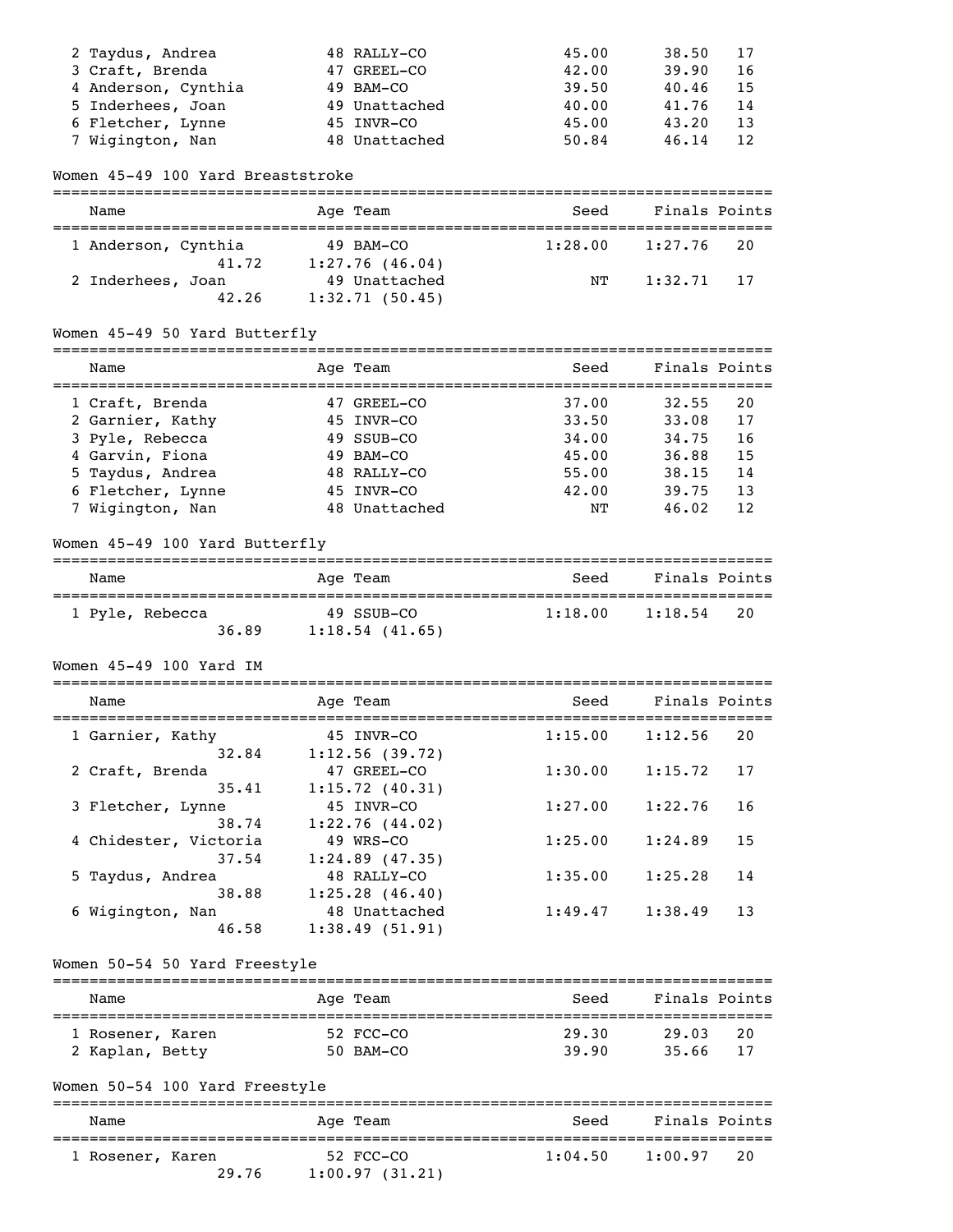| 2 Kaplan, Betty<br>37.18             |                                  | 50 BAM-CO<br>1:19.62(42.44)              | 1:28.00               | 1:19.62            | 17       |
|--------------------------------------|----------------------------------|------------------------------------------|-----------------------|--------------------|----------|
| Women 50-54 50 Yard Backstroke       |                                  |                                          |                       |                    |          |
| Name                                 |                                  | Age Team                                 | Seed                  | Finals Points      |          |
| 1 Roche, Carolyn<br>2 Kaplan, Betty  |                                  | 54 BAM-CO<br>50 BAM-CO                   | 38.00<br>40.00        | 37.49<br>39.80     | 20<br>17 |
| Women 50-54 100 Yard Backstroke      |                                  |                                          |                       |                    |          |
| Name                                 |                                  | Age Team                                 | Seed                  | Finals Points      |          |
| 1 Kaplan, Betty                      |                                  | 50 BAM-CO<br>$41.56$ $1:29.36$ $(47.80)$ | 1:35.00               | 1:29.36            | 20       |
| Women 50-54 50 Yard Breaststroke     |                                  |                                          |                       |                    |          |
| Name                                 |                                  | Age Team                                 | Seed                  | Finals Points      |          |
| 1 Rosener, Karen<br>2 Roche, Carolyn | $52 \text{ FCC}-CO$<br>54 BAM-CO |                                          | 40.00<br>40.00        | 39.18<br>40.84     | 20<br>17 |
| Women 50-54 50 Yard Butterfly        |                                  |                                          |                       | ================== |          |
| Name                                 |                                  | Age Team                                 | Seed                  | Finals Points      |          |
| 1 Rosener, Karen<br>2 Roche, Carolyn |                                  | 52 FCC-CO<br>54 BAM-CO                   | 31.50<br>35.00        | 31.44<br>33.50     | 20<br>17 |
| Women 50-54 100 Yard IM              |                                  |                                          |                       |                    |          |
| Name                                 |                                  | Age Team                                 | Seed                  | Finals Points      |          |
| 1 Rosener, Karen                     |                                  | 52 FCC-CO<br>37.10 1:17.84 (40.74)       | 1:15.50               | 1:17.84            | 20       |
| Women 55-59 50 Yard Freestyle        |                                  |                                          |                       |                    |          |
| Name<br>=============                |                                  | Age Team                                 | Seed<br>============= | Finals Points      |          |
| 1 Hashimoto, Christine               |                                  | 58 INVR-CO                               | 34.00                 | 35.00              | 20       |
| Women 55-59 50 Yard Backstroke       |                                  |                                          |                       |                    |          |
| Name                                 |                                  | Age Team                                 | Seed                  | Finals Points      |          |
| 1 Hashimoto, Christine               |                                  | 58 INVR-CO                               | 43.00                 | 42.67              | 20       |
| Women 55-59 50 Yard Breaststroke     |                                  |                                          |                       |                    |          |
| Name                                 |                                  | Age Team                                 | Seed                  | Finals Points      |          |
| 1 Hashimoto, Christine               |                                  | 58 INVR-CO                               | 48.00                 | 48.56              | 20       |
| Women 55-59 50 Yard Butterfly        |                                  |                                          |                       |                    |          |
| Name                                 |                                  | Age Team                                 | Seed                  | Finals Points      |          |
| 1 Hashimoto, Christine               |                                  | 58 INVR-CO                               | 42.00                 | 44.12              | 20       |
| Women 65-69 50 Yard Freestyle        |                                  |                                          |                       |                    |          |

Name Mage Team Age Team Seed Finals Points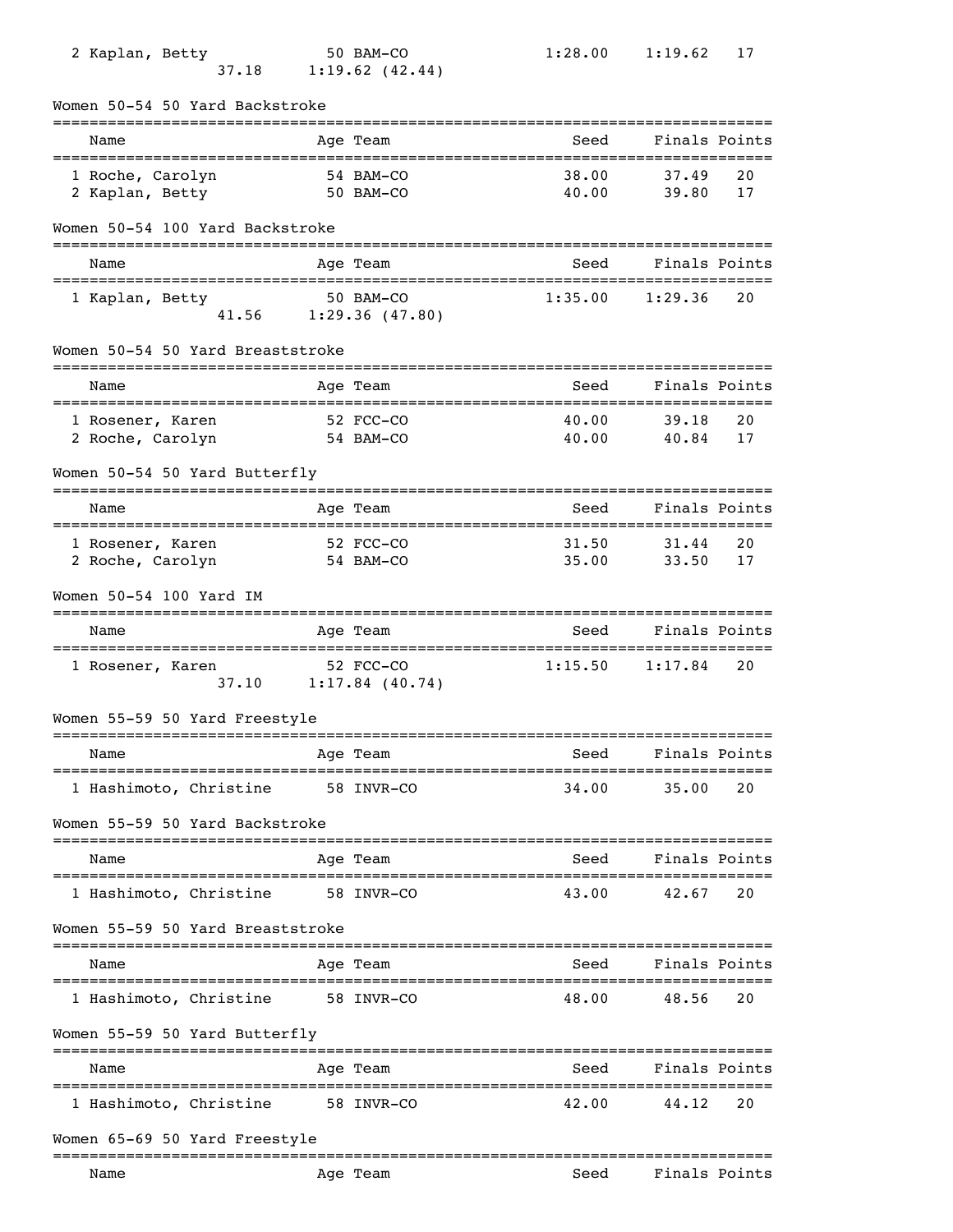| 1 Croissant, Eileen                          | 43.02                 |           | 66 GREEL-CO<br>42.97(                                                                               | 43.27                                     | 42.97                    | 20 |
|----------------------------------------------|-----------------------|-----------|-----------------------------------------------------------------------------------------------------|-------------------------------------------|--------------------------|----|
| Women 65-69 50 Yard Backstroke               |                       |           |                                                                                                     |                                           |                          |    |
| ----------------------------<br>Name         |                       |           | Age Team                                                                                            | Seed                                      | Finals Points            |    |
| 1 Croissant, Eileen                          |                       |           | 66 GREEL-CO                                                                                         | 1:06.37                                   | 1:08.58                  | 20 |
| Women 65-69 50 Yard Breaststroke             |                       |           |                                                                                                     |                                           |                          |    |
| Name                                         |                       |           | Age Team                                                                                            | Seed                                      | Finals Points            |    |
| -- Croissant, Eileen                         |                       |           | 66 GREEL-CO                                                                                         | 1:11.52                                   | DO.                      |    |
| Women 65-69 50 Yard Butterfly                |                       |           | ------                                                                                              |                                           |                          |    |
| Name                                         |                       |           | Age Team                                                                                            | Seed                                      | Finals Points            |    |
| 1 Croissant, Eileen                          |                       |           | 66 GREEL-CO                                                                                         | 1:27.35                                   | 1:13.41                  | 20 |
| Women 65-69 100 Yard IM                      |                       |           |                                                                                                     |                                           |                          |    |
| Name                                         |                       |           | Age Team                                                                                            | Seed                                      | Finals Points            |    |
| 1 Croissant, Eileen                          | 2:12.11               |           | 66 GREEL-CO<br>$2:11.83$ ()                                                                         | 2:13.04                                   | 2:11.83                  | 20 |
| Women 70-74 100 Yard Freestyle               |                       |           |                                                                                                     |                                           |                          |    |
| Name<br>==================================== |                       |           | Age Team                                                                                            | Seed<br>================================= | Finals Points            |    |
| 1 Hertzberg, Ruth                            |                       |           | 73 SUM-CO<br>58.57 1:59.01 (1:00.44)                                                                | 1:55.00                                   | 1:59.01                  | 20 |
| Women 70-74 100 Yard Breaststroke            |                       |           |                                                                                                     |                                           |                          |    |
| Name                                         |                       |           | Age Team<br>.============                                                                           | Seed<br>--------------------------------- | Finals Points            |    |
| 1 Hertzberg, Ruth                            |                       |           | 73 SUM-CO<br>$1:36.62$ $3:20.06$ $(1:43.44)$                                                        | $4:00.00$ $3:20.06$                       |                          | 20 |
| Women 70-74 100 Yard Butterfly               | ===================== |           |                                                                                                     |                                           |                          |    |
| Name                                         |                       |           | Age Team                                                                                            | Seed                                      | Finals Points            |    |
| 1 Hertzberg, Ruth                            |                       |           | 73 SUM-CO<br>$1:27.51$ $3:05.91$ $(1:38.40)$                                                        | 2:45.00                                   | 3:05.91                  | 20 |
| Women 70-74 200 Yard IM                      |                       |           |                                                                                                     |                                           |                          |    |
| Name                                         |                       |           | Age Team                                                                                            | Seed                                      | Finals Points            |    |
| 1 Hertzberg, Ruth                            |                       | 73 SUM-CO | uth 73 SUM-CO $4:45.00$ 5:30.37 20<br>1:23.39 2:40.51 (1:17.12) 4:26.96 (1:46.45) 5:30.37 (1:03.41) |                                           |                          |    |
| Women 90-94 50 Yard Backstroke               |                       |           |                                                                                                     |                                           |                          |    |
| Name                                         |                       |           | Age Team                                                                                            | Seed                                      | Finals Points<br>======= |    |
| 1 Ellert, Lois                               |                       |           | 91 BAM-CO                                                                                           | 7:45.00                                   | 1:42.23                  | 20 |
| Women 95-99 50 Yard Freestyle                |                       |           |                                                                                                     |                                           |                          |    |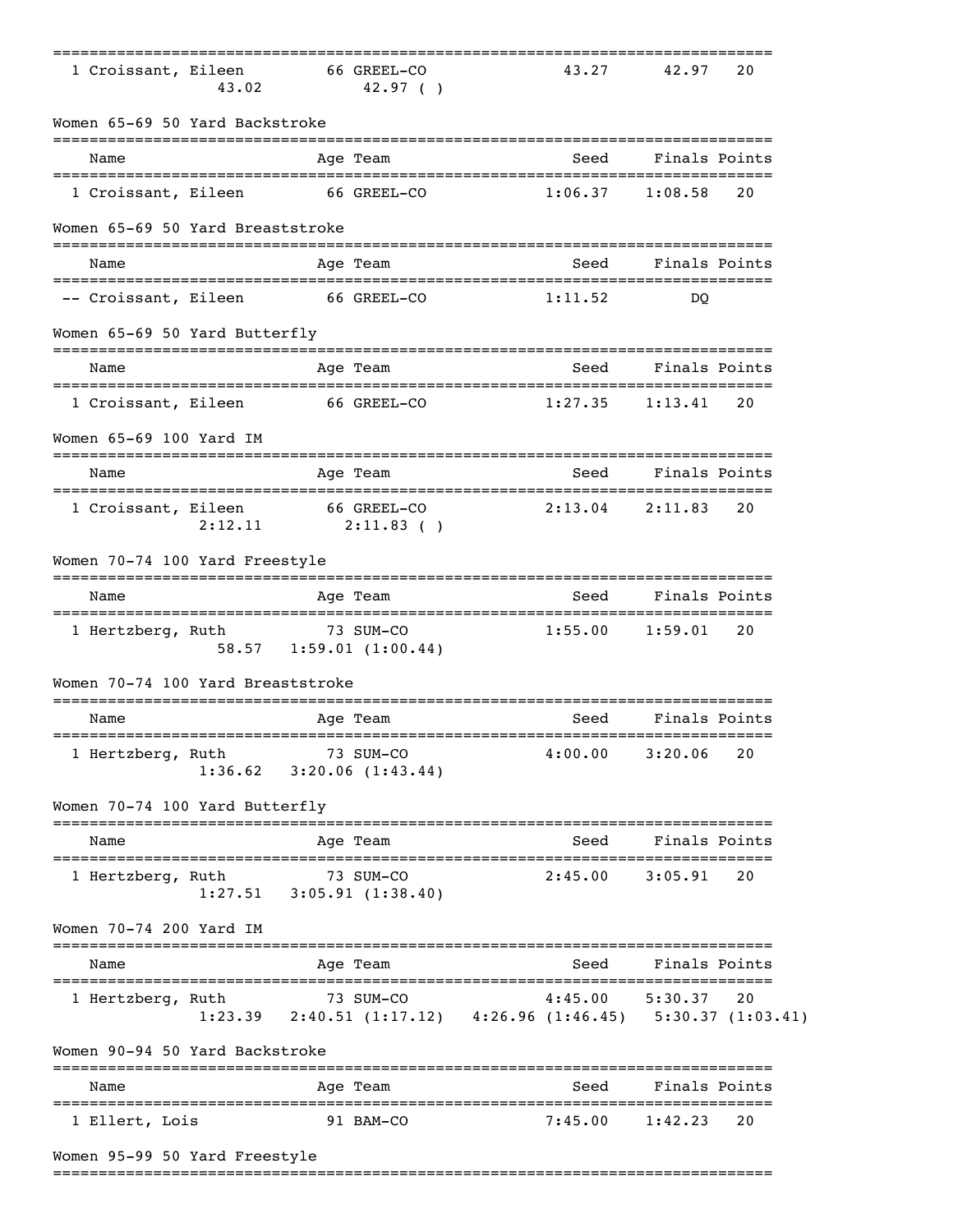| Name                                          | Age Team                                 | Seed                                         | Finals Points |    |
|-----------------------------------------------|------------------------------------------|----------------------------------------------|---------------|----|
| =========================<br>1 Baro, Sonja    | 99 BAM-CO                                | 30.00                                        | 31.36         | 20 |
| Women 95-99 50 Yard Backstroke                |                                          |                                              |               |    |
| Name                                          | Age Team                                 | Seed                                         | Finals Points |    |
| 1 Baro, Sonja                                 | 99 BAM-CO                                | 35.00                                        | 37.25         | 20 |
| Women 95-99 50 Yard Breaststroke              |                                          |                                              |               |    |
| Name                                          | Age Team                                 | Seed                                         | Finals Points |    |
| 1 Baro, Sonja                                 | 99 BAM-CO                                | 42.00                                        | 45.75         | 20 |
| Women 95-99 50 Yard Butterfly                 |                                          |                                              |               |    |
| Name                                          | Age Team                                 | Seed                                         | Finals Points |    |
| 2 Baro, Sonja                                 | 99 BAM-CO                                | 33.00                                        | 37.57         | 17 |
| Men 25-29 50 Yard Freestyle                   |                                          |                                              |               |    |
| Name                                          | Age Team                                 | Seed                                         | Finals Points |    |
| ======================<br>1 Saum, Brett       | ;==========================<br>27 BAM-CO | .==================================<br>23.21 | 23.72         | 20 |
| 2 Lawler, Max                                 | 27 BAM-CO                                | 27.00                                        | 25.27         | 17 |
| 3 Jones, Ryan                                 | 29 AUR-CO                                | 32.50                                        | 29.09         | 16 |
| Men 25-29 100 Yard Freestyle                  |                                          |                                              |               |    |
| Name                                          | Age Team                                 | Seed                                         | Finals Points |    |
| 1 Sheremeta, Nick<br>25.52                    | 27 INVR-CO<br>51.11(25.59)               | 51.50                                        | 51.11         | 20 |
| 2 Francke, Venca                              | 27 Unattached                            | 52.30                                        | 52.44         | 17 |
| 25.36                                         | 52.44(27.08)                             |                                              |               |    |
| 3 Lawler, Max                                 | 27 BAM-CO                                | 59.00                                        | 55.61         | 16 |
| 26.90                                         | 55.61 (28.71)                            |                                              |               |    |
| Men 25-29 50 Yard Backstroke                  |                                          |                                              |               |    |
| Name<br>===================================== | Age Team                                 | Seed                                         | Finals Points |    |
| 1 Saum, Brett                                 | 27 BAM-CO                                | 25.50                                        | 26.29         | 20 |
| 2 Lawler, Max                                 | 27 BAM-CO                                | 31.00                                        | 29.20         | 17 |
| 3 Jones, Ryan                                 | 29 AUR-CO                                | 33.50                                        | 29.25         | 16 |
| Men 25-29 100 Yard Backstroke                 |                                          |                                              |               |    |
| Name                                          | Age Team                                 | Seed                                         | Finals Points |    |
| 1 Sheremeta, Nick<br>30.46                    | 27 INVR-CO<br>59.52(29.06)               | 59.00                                        | 59.52         | 20 |
| 2 Francke, Venca<br>29.33                     | 27 Unattached<br>59.59(30.26)            | 1:00.40                                      | 59.59         | 17 |
| Men 25-29 50 Yard Breaststroke                |                                          |                                              |               |    |
| ;=============================<br>Name        | ----------<br>Age Team                   | Seed                                         | Finals Points |    |
| 1 Saum, Brett                                 | 27 BAM-CO                                | 32.00                                        | 33.96         | 20 |
| 2 Jones, Ryan                                 | 29 AUR-CO                                | 34.50                                        | 35.46         | 17 |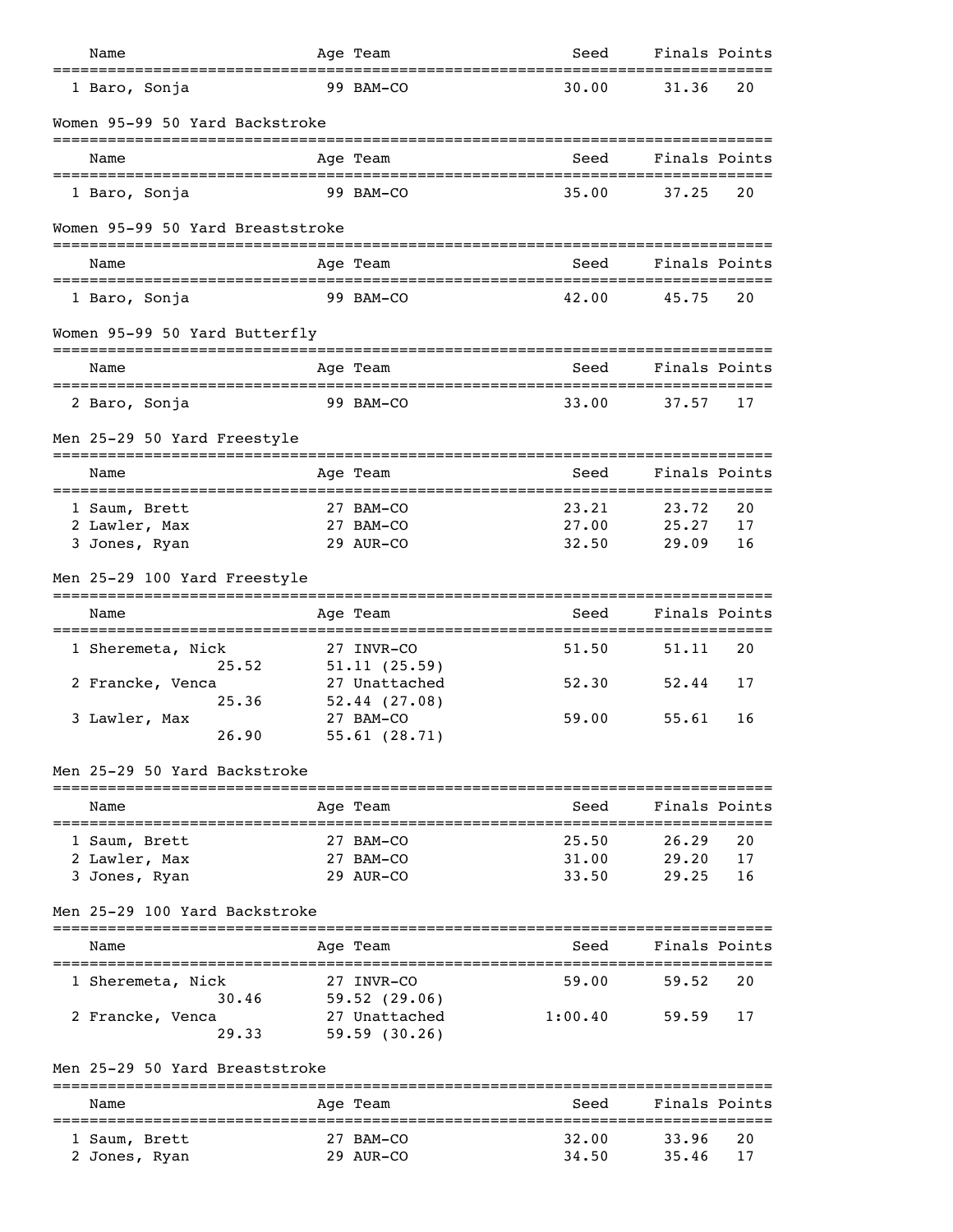| Men 25-29 100 Yard Breaststroke                                                    |                                                                |                                                                              |                    |          |
|------------------------------------------------------------------------------------|----------------------------------------------------------------|------------------------------------------------------------------------------|--------------------|----------|
| Name                                                                               | Age Team                                                       | Seed                                                                         | Finals Points      |          |
| 1 Sheremeta, Nick                                                                  | 27 INVR-CO                                                     | 1:10.00                                                                      | 1:09.87            | 20       |
| 2 Francke, Venca<br>34.03                                                          | 33.94 1:09.87 (35.93)<br>27 Unattached<br>1:10.17(36.14)       | 1:12.70                                                                      | 1:10.17            | 17       |
| Men 25-29 50 Yard Butterfly                                                        |                                                                |                                                                              |                    |          |
| Name                                                                               | Age Team                                                       |                                                                              | Seed Finals Points |          |
| 1 Saum, Brett                                                                      | 27 BAM-CO                                                      | 26.00                                                                        | 25.76              | 20       |
| Men 25-29 100 Yard Butterfly                                                       |                                                                |                                                                              |                    |          |
| Name                                                                               | Age Team                                                       |                                                                              | Seed Finals Points |          |
| 1 Francke, Venca                                                                   |                                                                | 58.80                                                                        | 57.98              | 20       |
| 27.15<br>2 Sheremeta, Nick<br>30.67                                                | 27 Unattached<br>57.98 (30.83)<br>27 INVR-CO<br>1:03.73(33.06) | 1:04.00                                                                      | 1:03.73            | 17       |
| Men 25-29 100 Yard IM                                                              |                                                                |                                                                              |                    |          |
| Name                                                                               | Age Team                                                       | Seed                                                                         | Finals Points      |          |
| 1 Saum, Brett                                                                      | 27 BAM-CO                                                      | $1:00.32$ $1:00.09$                                                          |                    | 20       |
| 27.20<br>2 Lawler, Max<br>31.90                                                    | 1:00.09(32.89)<br>27 BAM-CO<br>1:09.52(37.62)                  | $1:10.00$ $1:09.52$                                                          |                    | 17       |
| Men 25-29 200 Yard IM                                                              |                                                                |                                                                              |                    |          |
| Name                                                                               | Age Team                                                       |                                                                              | Seed Finals Points |          |
| 1 Sheremeta, Nick                                                                  | 27 INVR-CO                                                     | $2:06.00$ $2:11.29$<br>29.31 1:01.98 (32.67) 1:41.62 (39.64) 2:11.29 (29.67) |                    | 20       |
| 2 Francke, Venca 27 Unattached 2:08.90 2:12.05 17                                  |                                                                |                                                                              |                    |          |
|                                                                                    |                                                                | 26.74 1:02.23 (35.49) 1:42.22 (39.99) 2:12.05 (29.83)                        |                    |          |
| 3 Jones, Ryan<br>30.10                                                             | 29 AUR-CO                                                      | 2:15.50 2:28.46 16<br>1:05.93 (35.83) 1:53.51 (47.58) 2:28.46 (34.95)        |                    |          |
| Men 30-34 50 Yard Freestyle                                                        |                                                                |                                                                              |                    |          |
| Name                                                                               | Age Team                                                       | Seed Finals Points                                                           |                    |          |
|                                                                                    |                                                                |                                                                              |                    | 20       |
| 2 De La Rosa, Mark 33 Unattached 27.50 29.35                                       |                                                                |                                                                              |                    | 17       |
| Men 30-34 50 Yard Backstroke                                                       |                                                                |                                                                              |                    |          |
| Name                                                                               | Age Team                                                       |                                                                              | Seed Finals Points |          |
| 1 Dickerson, Christian 32 BROOM-CO<br>2 De La Rosa, Mark 33 Unattached 31.20 37.11 |                                                                | 32.00                                                                        | 32.87              | 20<br>17 |
| Men 30-34 50 Yard Breaststroke                                                     |                                                                |                                                                              |                    |          |
| Name                                                                               | Age Team                                                       |                                                                              | Seed Finals Points |          |
| 1 De La Rosa, Mark 33 Unattached                                                   |                                                                | 32.00                                                                        | 37.51              | 20       |
| 2 Dickerson, Christian 32 BROOM-CO                                                 |                                                                | 38.00                                                                        | 39.32              | 17       |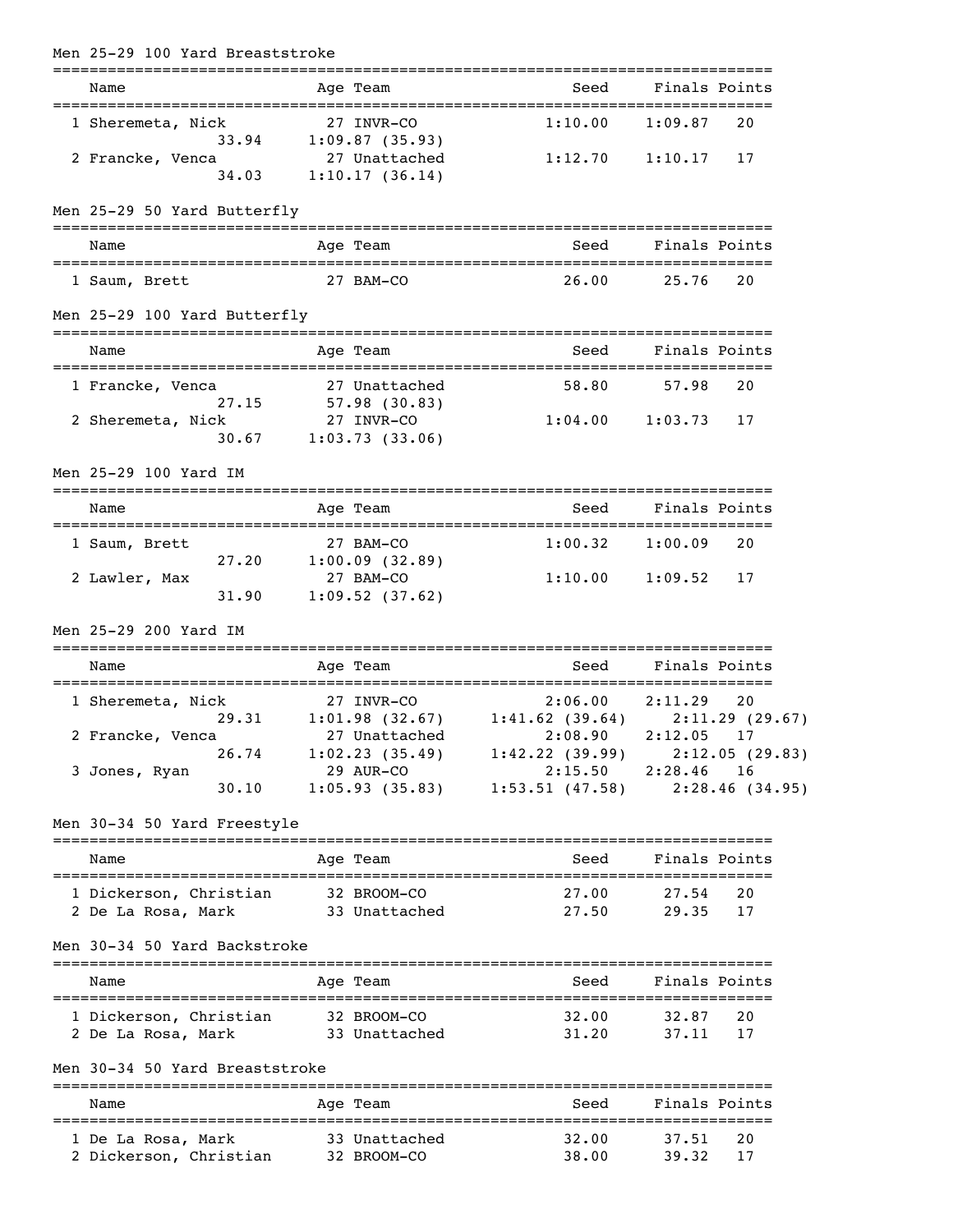| Men 30-34 50 Yard Butterfly    |                                        |                     |                |          |
|--------------------------------|----------------------------------------|---------------------|----------------|----------|
| Name                           | Age Team                               | Seed                | Finals Points  |          |
| 1 Dickerson, Christian         | 32 BROOM-CO                            | 32.00               | 31.57          | 20       |
| -- De La Rosa, Mark            | 33 Unattached                          | 30.20               | DO             |          |
| Men 30-34 100 Yard IM          |                                        |                     |                |          |
| Name                           | Age Team                               | Seed                | Finals Points  |          |
| 1 Dickerson, Christian         | 32 BROOM-CO<br>$32.28$ 1:13.84 (41.56) | 1:05.00             | 1:13.84        | 20       |
| 2 De La Rosa, Mark             | 33 Unattached                          | $1:20.00$ $1:18.63$ |                | 17       |
|                                | 37.66 1:18.63 (40.97)                  |                     |                |          |
| Men 35-39 50 Yard Freestyle    |                                        |                     |                |          |
| Name                           | Age Team                               | Seed                | Finals Points  |          |
| 1 Young, John                  | 35 RALLY-CO                            | 22.90               | 23.15          | 20       |
| 2 Keever, Nate                 | 39 Unattached                          | 26.00               | 25.80          | 17       |
| 3 Springbob, Dan               | 39 LOVE-CO                             | 27.50               | 26.40          | 16       |
| 4 Moseley, Matt                | 38 Unattached                          | 27.09<br>28.84      | 26.86          | 15       |
| 5 Blum, Juri<br>6 Amos, Will   | 39 SSUB-CO<br>38 BROOM-CO              | 27.06               | 26.99<br>28.38 | 14<br>13 |
|                                |                                        |                     |                |          |
| Men 35-39 100 Yard Freestyle   |                                        |                     |                |          |
| Name                           | Age Team                               | Seed                | Finals Points  |          |
| 1 Dahl, Matt                   | 37 RALLY-CO                            | 54.00               | 53.00          | 20       |
| 2 Moseley, Matt                | 25.57 53.00 (27.43)<br>38 Unattached   | 59.08               | 1:00.71        | 17       |
| Men 35-39 50 Yard Backstroke   |                                        |                     |                |          |
| Name                           | Age Team                               | Seed                | Finals Points  |          |
| 35 RALLY-CO<br>1 Young, John   |                                        | 27.20 27.10 20      |                |          |
| 2 Moseley, Matt                | 38 Unattached                          | 35.05               | 31.54          | 17       |
| 3 Springbob, Dan               | 39 LOVE-CO                             | 35.50               | 33.43          | 16       |
| 4 Keever, Nate                 | 39 Unattached                          | 34.00               | 34.16          | 15       |
| 5 Blum, Juri                   | 39 SSUB-CO                             | 35.50               | 34.49          | 14       |
| 6 Amos, Will                   | 38 BROOM-CO                            | 35.22               | 35.19          | 13       |
| Men 35-39 50 Yard Breaststroke |                                        |                     |                |          |
| Name                           | Age Team                               | Seed                | Finals Points  |          |
| 1 Young, John                  | 35 RALLY-CO                            | 32.80               | 32.23          | 20       |
| 2 Keever, Nate                 | 39 Unattached                          | 32.00               | 32.24          | 17       |
| 3 Blum, Juri                   | 39 SSUB-CO                             | 32.00               | 33.46          | 16       |
| 4 Amos, Will                   | 38 BROOM-CO                            | 32.13               | 33.99          | 15       |
| 5 Springbob, Dan               | 39 LOVE-CO                             | 40.00               | 37.37          | 14       |
| Men 35-39 50 Yard Butterfly    |                                        |                     |                |          |
| Name                           | Age Team                               | Seed                | Finals Points  |          |
| 1 Young, John                  | 35 RALLY-CO                            | 27.70               | 25.91          | 20       |
| 2 Moseley, Matt                | 38 Unattached                          | 29.05               | 29.34          | 17       |
| 3 Springbob, Dan               | 39 LOVE-CO                             | 31.50               | 30.03          | 16       |
| 4 Blum, Juri                   | 39 SSUB-CO                             | 29.90               | 30.05          | 15       |
| 5 Keever, Nate                 | 39 Unattached                          | 30.00               | 30.24          | 14       |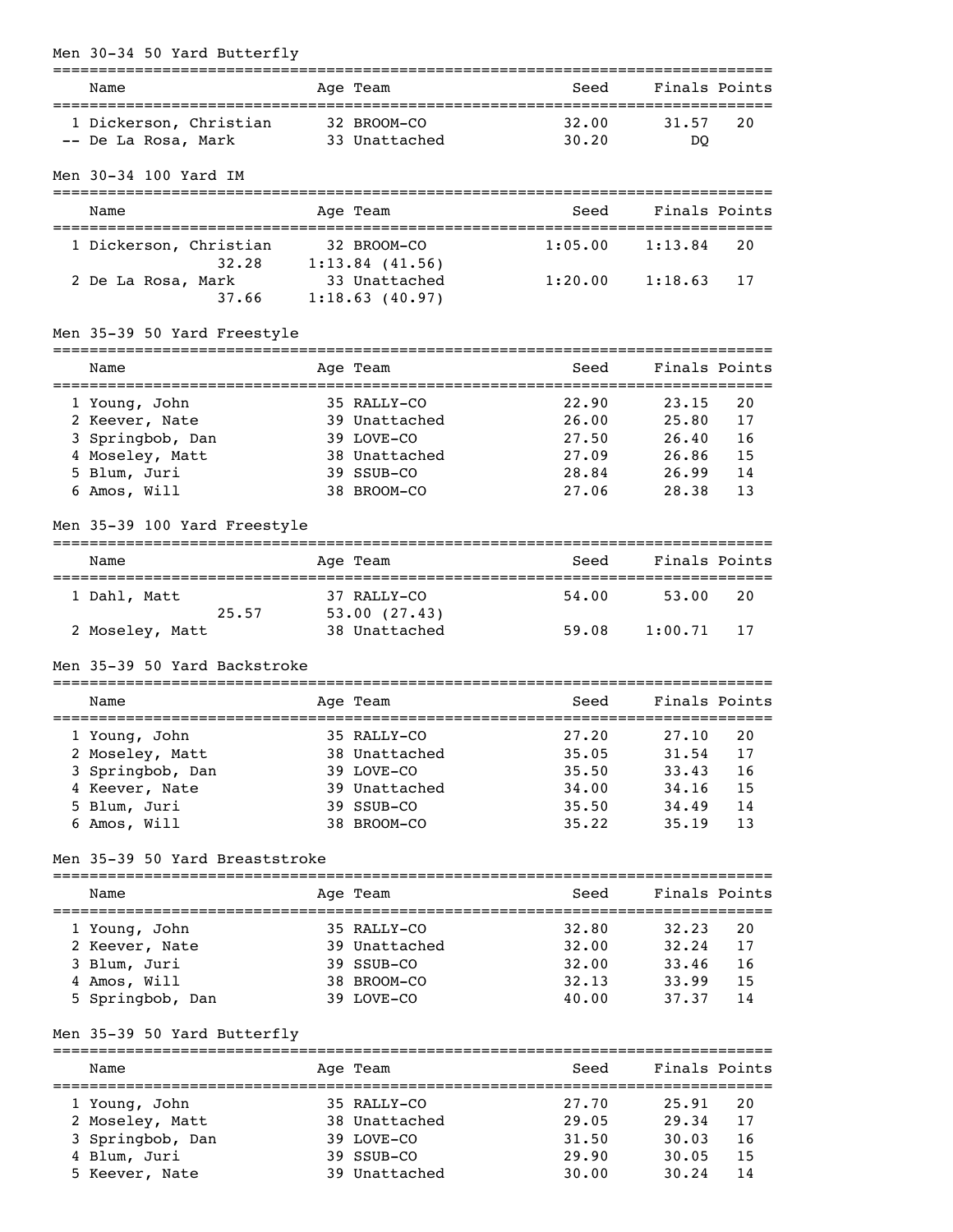Men 35-39 100 Yard IM

| Name                        | Age Team                        | Seed    | Finals Points |    |
|-----------------------------|---------------------------------|---------|---------------|----|
| 1 Blum, Juri<br>32.80       | 39 SSUB-CO<br>1:07.00(34.20)    | 1:08.50 | 1:07.00       | 20 |
| 2 Keever, Nate<br>32.64     | 39 Unattached<br>1:07.40(34.76) | 1:06.00 | 1:07.40       | 17 |
| 3 Springbob, Dan<br>1:08.87 | 39 LOVE-CO<br>1:08.96(0.09)     | 1:13.50 | 1:08.96       | 16 |
| 4 Amos, Will<br>34.75       | 38 BROOM-CO<br>1:11.02(36.27)   | 1:07.26 | 1:11.02       | 15 |

## Men 40-44 50 Yard Freestyle

| Name               | Age Team       | Seed  | Finals Points |
|--------------------|----------------|-------|---------------|
| 1 Fuller, David    | 41 DU-CO       | 25.00 | 25.48<br>20   |
| 2 Pins, Michael    | $40$ BAM $-CO$ | 27.14 | 17<br>28.38   |
| 3 Ramirez, Alfonso | 43 BROOM-CO    | 28.59 | 28.88<br>16   |
| 4 Mauldin, Lee     | 44 BAM-CO      | 29.00 | 15<br>29.68   |
| 5 O'Keefe, John    | 44 BROOM-CO    | 29.50 | 14<br>30.04   |
| 6 Schardt, Stefan  | 41 BAM-CO      | 33.11 | 13<br>32.74   |
| 7 Barber, Jeffrey  | INVR-CO        | 32.80 | 12<br>33.43   |

#### Men 40-44 100 Yard Freestyle

| Name                | Age Team                | Seed    | Finals Points |
|---------------------|-------------------------|---------|---------------|
| 1 Nash, Kevin       | 41 BROOM-CO             | 54.00   | 20<br>53.34   |
|                     | 25.90<br>53.34(27.44)   |         |               |
| 2 Fuller, David     | 41 DU-CO                | 55.00   | 17<br>55.20   |
|                     | 55.20(28.46)<br>26.74   |         |               |
| 3 Biesecker, Doug   | 41 BAM-CO               | 1:01.00 | 1:00.13<br>16 |
|                     | 29.42<br>1:00.13(30.71) |         |               |
| 4 Jensen, Rod       | 41 Unattached           | 1:05.00 | 15<br>1:00.90 |
|                     | 29.31<br>1:00.90(31.59) |         |               |
| 5 Magouirk, Jeffrey | 44 BROOM-CO             | 58.00   | 14<br>1:02.07 |
|                     | 1:02.07(33.54)<br>28.53 |         |               |
| 6 Albritton, Dan    | 42 BAM-CO               | 1:03.00 | 13<br>1:04.03 |
|                     | 31.09<br>1:04.03(32.94) |         |               |
| 7 Ramirez, Alfonso  | 43 BROOM-CO             | 1:08.00 | 12<br>1:05.28 |
|                     | 30.92<br>1:05.28(34.36) |         |               |
| 8 O'Keefe, John     | 44 BROOM-CO             | 1:08.00 | 1:05.83<br>11 |
|                     | 32.02<br>1:05.83(33.81) |         |               |

#### Men 40-44 50 Yard Backstroke

| Name              | Age Team       | Seed  | Finals Points |
|-------------------|----------------|-------|---------------|
|                   |                |       |               |
| 1 Biesecker, Doug | $41$ BAM $-CO$ | 30.00 | 30.75<br>20   |
| 2 Pins, Michael   | 40 BAM-CO      | 36.49 | 17<br>35.33   |
| 3 Mauldin, Lee    | $44$ BAM-CO    | 35.49 | 38.25<br>-16  |
| 4 Schardt, Stefan | 41 BAM-CO      | 45.40 | -15<br>46.15  |

### Men 40-44 100 Yard Backstroke

| Name                       | Age Team                         | Seed    | Finals Points |
|----------------------------|----------------------------------|---------|---------------|
| 1 Nash, Kevin<br>30.23     | 41 BROOM-CO<br>$1:01.02$ (30.79) | 59.00   | 1:01.02<br>20 |
| 2 Biesecker, Doug<br>33.26 | 41 BAM-CO<br>1:07.96(34.70)      | 1:06.00 | $1:07.96$ 17  |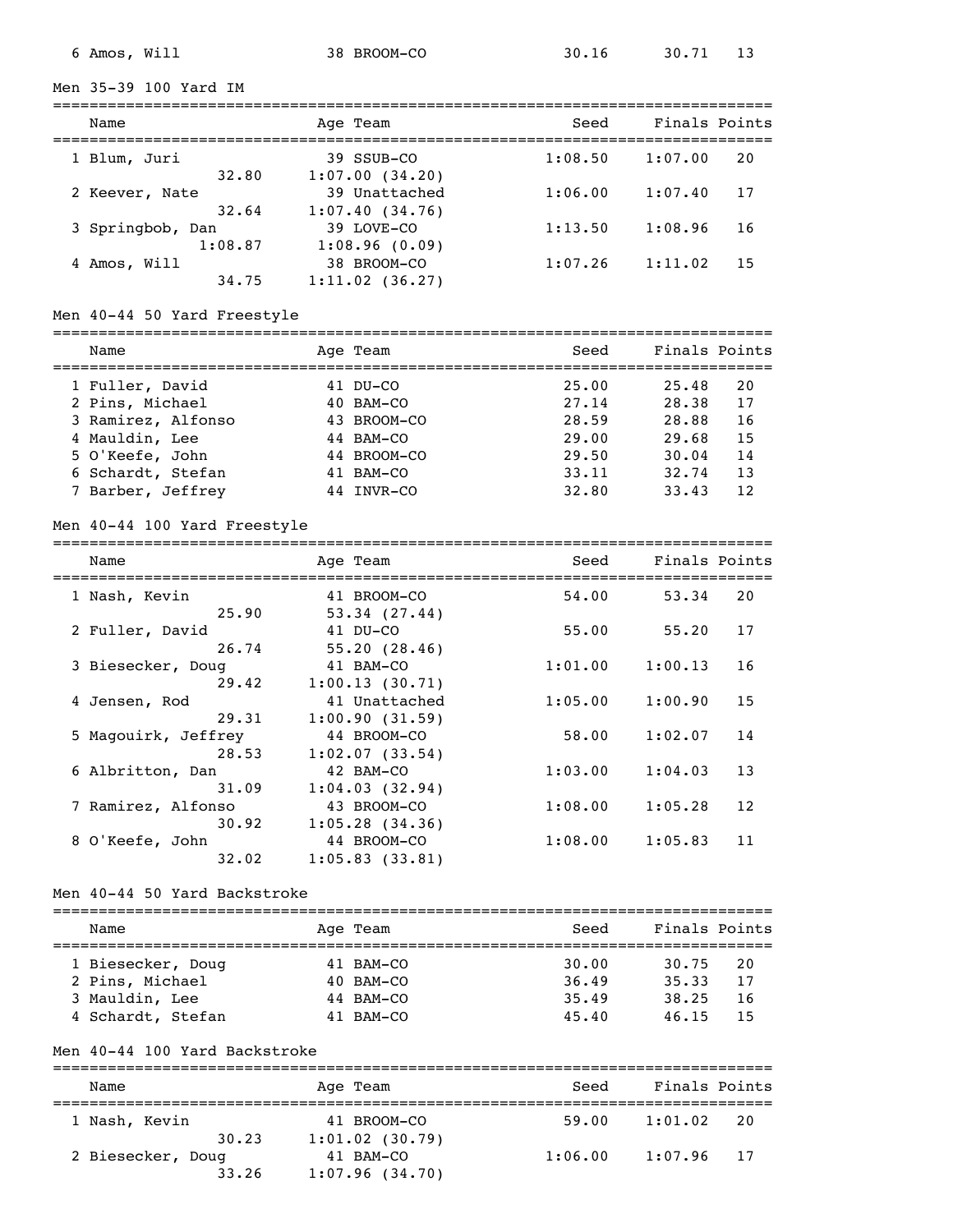| 3 Jensen, Rod       | 41 Unattached  | 1:15.00 | 1:11.80 | 16  |
|---------------------|----------------|---------|---------|-----|
| 34.53               | 1:11.80(37.27) |         |         |     |
| 4 Magouirk, Jeffrey | 44 BROOM-CO    | 1:18.00 | 1:18.67 | -15 |
| 39.04               | 1:18.67(39.63) |         |         |     |

### Men 40-44 50 Yard Breaststroke

| Finals Points |
|---------------|
|               |
|               |
|               |
|               |
|               |
|               |
|               |

#### Men 40-44 100 Yard Breaststroke

| Name                |       | Age Team          | Seed    | Finals Points |    |
|---------------------|-------|-------------------|---------|---------------|----|
|                     |       |                   |         |               |    |
| 1 Nash, Kevin       |       | 41 BROOM-CO       | 1:12.00 | 1:12.29       | 20 |
|                     | 34.15 | 1:12.29(38.14)    |         |               |    |
| 2 Barber, Jeffrey   |       | 44 INVR-CO        | 1:12.00 | 1:14.60       | 17 |
|                     | 35.00 | 1:14.60(39.60)    |         |               |    |
| 3 Jensen, Rod       |       | 41 Unattached     | 1:15.00 | 1:16.03       | 16 |
|                     | 36.75 | 1:16.03(39.28)    |         |               |    |
| 4 Albritton, Dan    |       | 42 BAM-CO         | 1:15.00 | 1:17.25       | 15 |
|                     | 36.99 | 1:17.25(40.26)    |         |               |    |
| 5 Magouirk, Jeffrey |       | 44 BROOM-CO       | 1:15.00 | 1:23.24       | 14 |
|                     | 37.47 | $1:23.24$ (45.77) |         |               |    |
| 6 O'Keefe, John     |       | 44 BROOM-CO       | 1:29.00 | 1:25.87       | 13 |
|                     | 40.39 | 1:25.87(45.48)    |         |               |    |

## Men 40-44 50 Yard Butterfly

| Name              | Age Team       | Seed  | Finals Points |
|-------------------|----------------|-------|---------------|
| 1 Fuller, David   | 41 DU-CO       | 29.00 | 28.47<br>20   |
| 2 Pins, Michael   | $40$ BAM $-CO$ | 28.31 | 17<br>28.72   |
| 3 Biesecker, Doug | $41$ BAM $-CO$ | 31.00 | 30.25<br>16   |
| 4 Mauldin, Lee    | 44 BAM-CO      | 33.86 | 15<br>34.82   |
| 5 Schardt, Stefan | $41$ BAM $-CO$ | 47.23 | 43.70<br>14   |

# Men 40-44 100 Yard Butterfly

| Name                   | Age Team                      | Seed    | Finals Points |
|------------------------|-------------------------------|---------|---------------|
| 1 Nash, Kevin          | 41 BROOM-CO                   | 58.00   | 58.58<br>20   |
| 26.90                  | 58.58(31.68)<br>41 Unattached | 1:10.00 | 1:03.12<br>17 |
| 2 Jensen, Rod<br>30.13 | 1:03.12(32.99)                |         |               |
| 3 Magouirk, Jeffrey    | 44 BROOM-CO                   | 1:18.00 | 1:21.40<br>16 |
| 36.75                  | 1:21.40(44.65)                |         |               |

#### Men 40-44 100 Yard IM

| Name              | Age Team       | Seed    | Finals Points |
|-------------------|----------------|---------|---------------|
| 1 Fuller, David   | 41 DU-CO       | 1:10.00 | 1:06.04<br>20 |
| 30.47             | 1:06.04(35.57) | 1:08.00 | 1:09.86       |
| 2 Biesecker, Doug | 41 BAM-CO      |         | 17            |
| 32.00             | 1:09.86(37.86) | 1:12.00 | 1:10.92       |
| 3 Albritton, Dan  | 42 BAM-CO      |         | 16            |
| 33.56             | 1:10.92(37.36) | 1:13.00 | 1:11.92       |
| 4 Pins, Michael   | 40 BAM-CO      |         | 15            |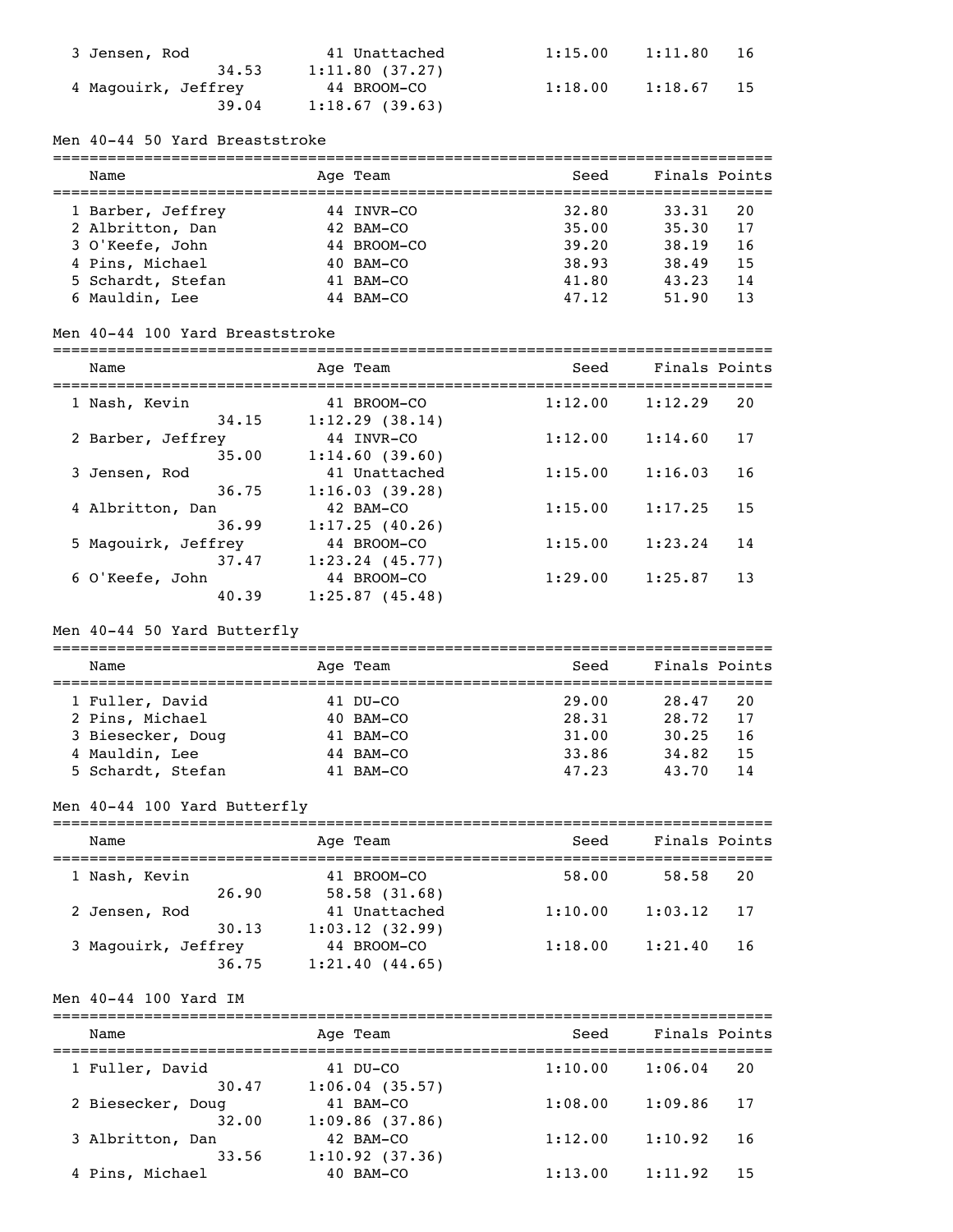|                    | 32.20 | 1:11.92(39.72) |         |         |    |
|--------------------|-------|----------------|---------|---------|----|
| 5 Ramirez, Alfonso |       | 43 BROOM-CO    | 1:15.00 | 1:19.87 | 14 |
|                    | 38.35 | 1:19.87(41.52) |         |         |    |
| 6 Mauldin, Lee     |       | 44 BAM-CO      | 1:28.54 | 1:30.93 | 13 |
|                    | 37.40 | 1:30.93(53.53) |         |         |    |
| 7 Schardt, Stefan  |       | 41 BAM-CO      | 1:31.97 | 1:36.30 | 12 |
|                    | 47.25 | 1:36.30(49.05) |         |         |    |
| -- O'Keefe, John   |       | 44 BROOM-CO    | 1:30.00 | DO      |    |
|                    | 40.58 | DO (41.00)     |         |         |    |

## Men 40-44 200 Yard IM

| Name                | Age Team            | Seed           | Finals Points     |
|---------------------|---------------------|----------------|-------------------|
| 1 Nash, Kevin       | 41 BROOM-CO         | 2:14.00        | 2:13.89<br>20     |
| 27.35               | $1:01.08$ $(33.73)$ | 1:42.35(41.27) | 2:13.89(31.54)    |
| 2 Jensen, Rod       | 41 Unattached       | 3:00.00        | 2:27.89<br>17     |
| 29.50               | 1:08.73(39.23)      | 1:51.80(43.07) | $2:27.89$ (36.09) |
| 3 Magouirk, Jeffrey | 44 BROOM-CO         | 2:39.00        | 2:35.78<br>16     |
| 34.00               | 1:16.63(42.63)      | 2:02.06(45.43) | $2:35.78$ (33.72) |
| 4 Albritton, Dan    | 42 BAM-CO           | 2:25.00        | 2:39.68<br>15     |
| 33.27               | 1:16.25(42.98)      | 1:59.91(43.66) | 2:39.68(39.77)    |

# Men 45-49 50 Yard Freestyle

| Name               | Age Team       | Seed  | Finals Points |    |
|--------------------|----------------|-------|---------------|----|
| 1 Johnston, Mark   | 45 INVR-CO     | 25.00 | 24.38         | 20 |
| 2 Carruthers, Mike | 48 BAM-CO      | 24.90 | 25.36         | 17 |
| 3 Usman, Nassim    | $46$ BAM $-CO$ | 27.90 | 29.08         | 16 |
| 4 Cattles, Steve   | 46 GREEL-CO    | 42.00 | 42.90         | 15 |

## Men 45-49 100 Yard Freestyle

| Name                      | Age Team                      | Seed    | Finals Points |
|---------------------------|-------------------------------|---------|---------------|
| 1 Nolte, Chris<br>27.37   | 49 INVR-CO<br>55.83(28.46)    | 58.50   | 20<br>55.83   |
| 2 Ghaffari, Manu<br>28.28 | 49 BAM-CO<br>58.04(29.76)     | 58.80   | 17<br>58.04   |
| 3 Boysen, Eric            | 48 BAM-CO                     | 59.00   | 16<br>58.20   |
| 28.04<br>4 Usman, Nassim  | 58.20(30.16)<br>46 BAM-CO     | 59.00   | 15<br>1:01.45 |
| 29.68<br>5 Alvarado, Ray  | 1:01.45(31.77)<br>48 WRS-CO   | 1:09.00 | 1:05.18<br>14 |
| 31.76<br>6 Cattles, Steve | 1:05.18(33.42)<br>46 GREEL-CO | 1:39.00 | 13<br>1:40.29 |
| 46.15                     | 1:40.29(54.14)                |         |               |

### Men 45-49 50 Yard Backstroke

| Name               | Age Team   | Seed  | Finals Points |
|--------------------|------------|-------|---------------|
| 1 Carruthers, Mike | 48 BAM-CO  | 29.50 | 20<br>29.99   |
| 2 Johnston, Mark   | 45 TNVR-CO | 31.00 | 30.98<br>-17  |

### Men 45-49 100 Yard Backstroke

| Name            | Age Team       | Seed    | Finals Points |  |
|-----------------|----------------|---------|---------------|--|
| 1 Nolte, Chris  | 49 INVR-CO     | 1:07.50 | 1:07.46<br>20 |  |
| 32.94           | 1:07.46(34.52) |         |               |  |
| 2 Alvarado, Ray | 48 WRS-CO      | 1:30.00 | $1:21.55$ 17  |  |
| 40.15           | 1:21.55(41.40) |         |               |  |
| -- Boysen, Eric | 48 BAM-CO      | 1:12.00 | DO            |  |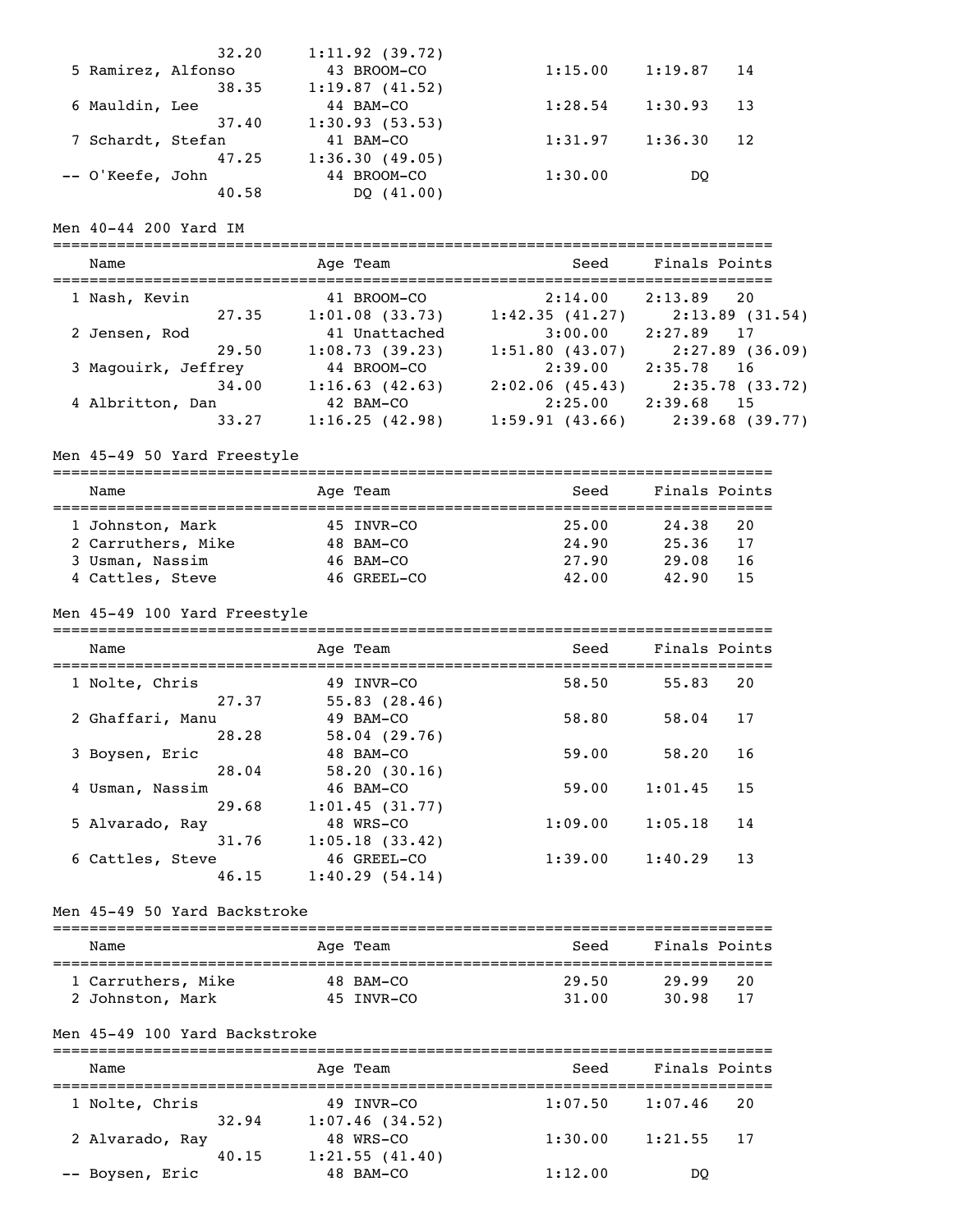Men 45-49 50 Yard Breaststroke

| Name               | Age Team    | Seed  | Finals Points |    |
|--------------------|-------------|-------|---------------|----|
| 1 Johnston, Mark   | 45 INVR-CO  | 33.00 | 32.25         | 20 |
| 2 Ghaffari, Manu   | 49 BAM-CO   | 36.00 | 34.48         | 17 |
| 3 Carruthers, Mike | $48$ BAM-CO | 32.50 | 34.88         | 16 |
| 4 Alvarado, Ray    | 48 WRS-CO   | 40.00 | 37.30         | 15 |

#### Men 45-49 100 Yard Breaststroke

#### =============================================================================== Name Age Team Seed Finals Points

| wallle          |       | Aye ream          | əeeu    | Finais ruints |    |
|-----------------|-------|-------------------|---------|---------------|----|
| 1 Nolte, Chris  |       | 49 INVR-CO        | 1:14.50 | 1:14.10       | 20 |
|                 | 34.62 | 1:14.10(39.48)    |         |               |    |
| 2 Alvarado, Ray |       | 48 WRS-CO         | 1:30.00 | 1:20.10       | 17 |
|                 | 37.89 | 1:20.10(42.21)    |         |               |    |
| 3 Boysen, Eric  |       | 48 BAM-CO         | 1:30.00 | 1:23.62       | 16 |
|                 | 40.00 | $1:23.62$ (43.62) |         |               |    |
|                 |       |                   |         |               |    |

#### Men 45-49 50 Yard Butterfly

=============================================================================== Name and Age Team and Seed Finals Points =============================================================================== 1 Johnston, Mark 45 INVR-CO 27.30 27.22 20 2 Carruthers, Mike 48 BAM-CO 26.90 27.23 17 3 Usman, Nassim 46 BAM-CO 29.50 29.35 16 45 INVR-CO 27.30 27.22 20<br>
2 Carruthers, Mike 48 BAM-CO 26.90 27.23 17<br>
3 Usman, Nassim 46 BAM-CO 29.50 29.35 16<br>
4 Ghaffari, Manu 49 BAM-CO 29.80 29.43 15

### Men 45-49 100 Yard Butterfly

| Name            | Age Team          | Seed    | Finals Points |
|-----------------|-------------------|---------|---------------|
| 1 Nolte, Chris  | 49 INVR-CO        | 1:07.00 | 1:04.85       |
| 30.58           | 1:04.85(34.27)    |         | 20            |
| 2 Usman, Nassim | 46 BAM-CO         | 1:05.00 | 1:07.98       |
| 32.40           | $1:07.98$ (35.58) |         | - 17          |
| 3 Boysen, Eric  | 48 BAM-CO         | 1:20.00 | 1:08.60       |
| 32.33           | 1:08.60(36.27)    |         | 16            |

#### Men 45-49 100 Yard IM

| Name               | Age Team         | Seed    | Finals Points |
|--------------------|------------------|---------|---------------|
| 1 Johnston, Mark   | 45 INVR-CO       | 1:02.50 | 1:02.01       |
| 29.12              | 1:02.01(32.89)   |         | 20            |
| 2 Carruthers, Mike | 48 BAM-CO        | 1:03.90 | 1:04.21       |
| 29.38              | 1:04.21(34.83)   |         | 17            |
| 3 Ghaffari, Manu   | 49 BAM-CO        | 1:06.50 | 1:07.11       |
| 31.91              | 1:07.11(35.20)   |         | 16            |
| 4 Alvarado, Ray    | 48 WRS-CO        | 1:25.00 | 1:15.93       |
| 36.34              | 1:15.93(39.59)   |         | 15            |
| 5 Cattles, Steve   | 46 GREEL-CO      | 1:45.00 | 2:43.51       |
| 1:17.87            | 2:43.51(1:25.64) |         | 14            |

### Men 45-49 200 Yard IM

| Name              | Age Team       | Seed             | Finals Points  |  |  |  |  |
|-------------------|----------------|------------------|----------------|--|--|--|--|
| 1 Boysen, Eric    | 48 BAM-CO      | 2:40.00          | 2:35.56<br>2.0 |  |  |  |  |
| 31.31             | 1:12.55(41.24) | 1:59.57(47.02)   | 2:35.56(35.99) |  |  |  |  |
| -- Cattles, Steve | 46 GREEL-CO    | 3:30.00          | DO             |  |  |  |  |
| 48.19             | 1:46.72(58.53) | 2:50.19(1:03.47) | DQ(1:05.78)    |  |  |  |  |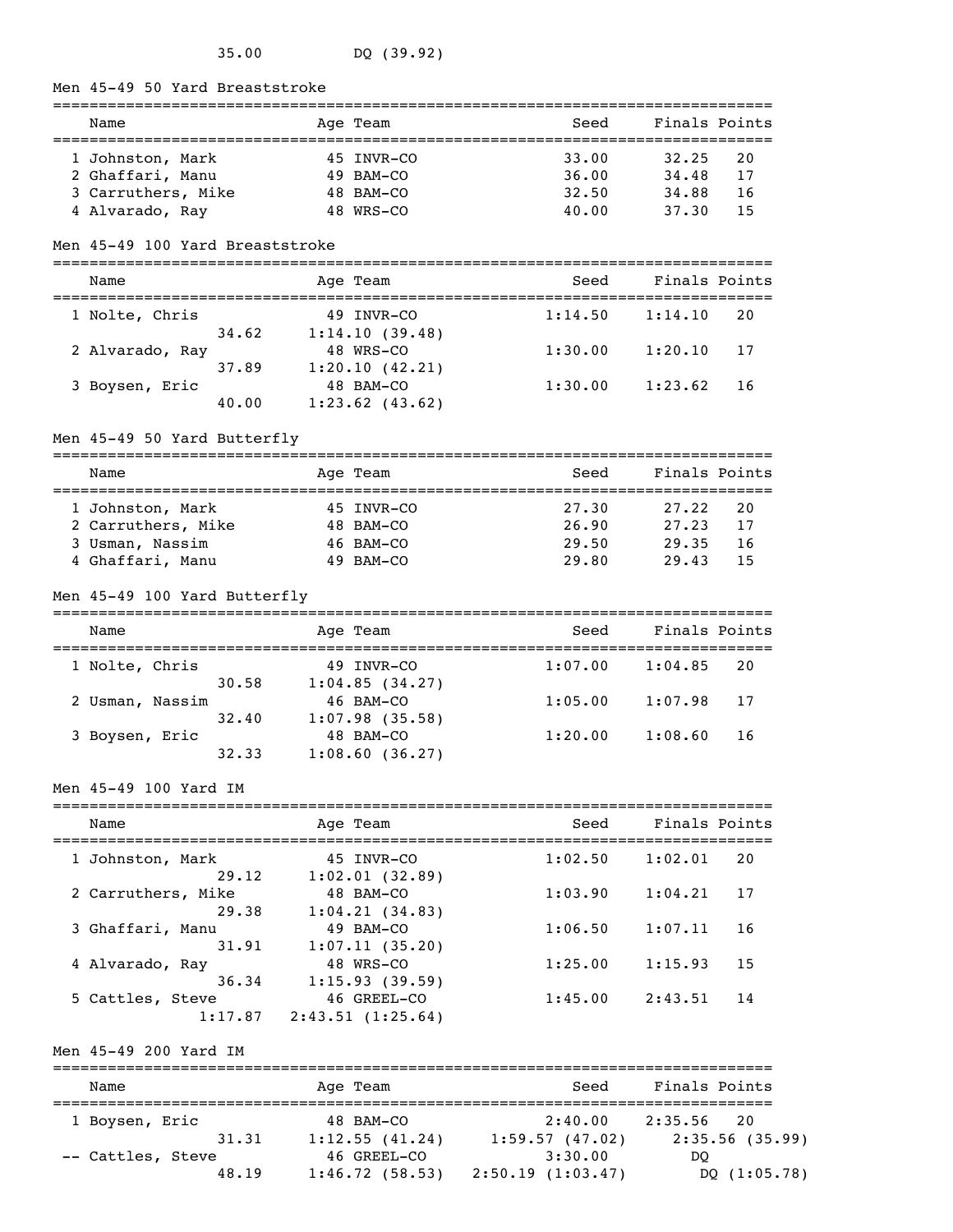# Men 50-54 50 Yard Freestyle

| Name<br>______________________________________ |                 | Age Team       | Seed<br>-------------------------------- | Finals Points                            |    |
|------------------------------------------------|-----------------|----------------|------------------------------------------|------------------------------------------|----|
| 1 Hess, Richard                                |                 | 51 GREEL-CO    | 23.50                                    | 24.04                                    | 20 |
| 2 Waterbury, Stuart                            |                 | 52 BAM-CO      | NΤ                                       | 24.81                                    | 17 |
|                                                |                 |                |                                          |                                          |    |
| 3 McElhinney, Tom                              |                 | 52 GREEL-CO    | 27.00                                    | 28.70                                    | 16 |
| 4 Vogler, Ken                                  |                 | 53 BAM-CO      | 39.00                                    | 35.86                                    | 15 |
| Men 50-54 50 Yard Backstroke                   |                 |                |                                          |                                          |    |
| Name                                           |                 | Age Team       | Seed                                     | Finals Points                            |    |
| 1 Hess, Richard                                |                 | 51 GREEL-CO    | 29.50                                    | 30.41                                    | 20 |
| 2 Waterbury, Stuart                            |                 | 52 BAM-CO      | NΤ                                       | 33.14                                    | 17 |
| 3 McElhinney, Tom                              |                 | 52 GREEL-CO    | 39.00                                    | 39.38                                    | 16 |
| 4 Vogler, Ken                                  |                 | 53 BAM-CO      | 50.00                                    | 49.87                                    | 15 |
| Men 50-54 50 Yard Breaststroke                 |                 |                |                                          |                                          |    |
| Name                                           |                 | Age Team       | Seed                                     | Finals Points                            |    |
| 1 Waterbury, Stuart                            |                 | 52 BAM-CO      | NΤ                                       | . _ _ _ _ _ _ _ _ _ _ _ _ _ _ _<br>30.43 | 20 |
|                                                |                 |                | 33.00                                    | 32.23                                    | 17 |
| 2 Hess, Richard                                |                 | 51 GREEL-CO    |                                          |                                          |    |
| 3 McElhinney, Tom                              |                 | 52 GREEL-CO    | 36.00                                    | 37.40                                    | 16 |
| 4 Vogler, Ken                                  |                 | 53 BAM-CO      | 42.00                                    | 43.18                                    | 15 |
| Men 50-54 100 Yard Breaststroke                |                 |                |                                          |                                          |    |
| Name                                           |                 | Age Team       | Seed                                     | Finals Points                            |    |
| 1 Heins, Don                                   |                 | 51 BROOM-CO    | 1:45.00                                  | 1:40.08                                  | 20 |
| 47.67                                          |                 | 1:40.08(52.41) |                                          |                                          |    |
| Men 50-54 50 Yard Butterfly                    |                 |                |                                          |                                          |    |
| Name                                           | --------------- | Age Team       | Seed                                     | Finals Points                            |    |
|                                                |                 |                |                                          |                                          |    |
| 1 Hess, Richard                                |                 | 51 GREEL-CO    | 26.50                                    | 26.04                                    | 20 |
| 2 Waterbury, Stuart                            |                 | 52 BAM-CO      | NΤ                                       | 27.68                                    | 17 |
| 3 McElhinney, Tom                              |                 | 52 GREEL-CO    | 34.00                                    | 33.20                                    | 16 |
| 4 Heins, Don                                   |                 | 51 BROOM-CO    | 39.00                                    | 38.21                                    | 15 |
| 5 Vogler, Ken                                  |                 | 53 BAM-CO      | 43.00                                    | 40.62                                    | 14 |
| Men 50-54 100 Yard Butterfly                   |                 |                |                                          |                                          |    |
| Name                                           |                 | Age Team       | Seed                                     | Finals Points                            |    |
|                                                |                 | 51 BROOM-CO    | 1:40.00                                  | 1:30.60                                  | 20 |
| 1 Heins, Don<br>41.88                          |                 | 1:30.60(48.72) |                                          |                                          |    |
| Men 50-54 100 Yard IM                          |                 |                |                                          |                                          |    |
| Name                                           |                 | Age Team       | Seed                                     | Finals Points                            |    |
|                                                |                 |                | 1:01.00                                  |                                          | 20 |
| 1 Hess, Richard                                |                 | 51 GREEL-CO    |                                          | 1:03.63                                  |    |
| 30.05                                          |                 | 1:03.63(33.58) |                                          |                                          |    |
| 2 Waterbury, Stuart                            |                 | 52 BAM-CO      | NΤ                                       | 1:03.78                                  | 17 |
| 30.30                                          |                 | 1:03.78(33.48) |                                          |                                          |    |
| 3 McElhinney, Tom                              |                 | 52 GREEL-CO    | 1:15.00                                  | 1:19.41                                  | 16 |
| 37.58                                          |                 | 1:19.41(41.83) |                                          |                                          |    |

 4 Heins, Don 51 BROOM-CO 1:40.00 1:29.49 15 41.67 1:29.49 (47.82)

5 Vogler, Ken 53 BAM-CO 1:42.00 1:34.54 14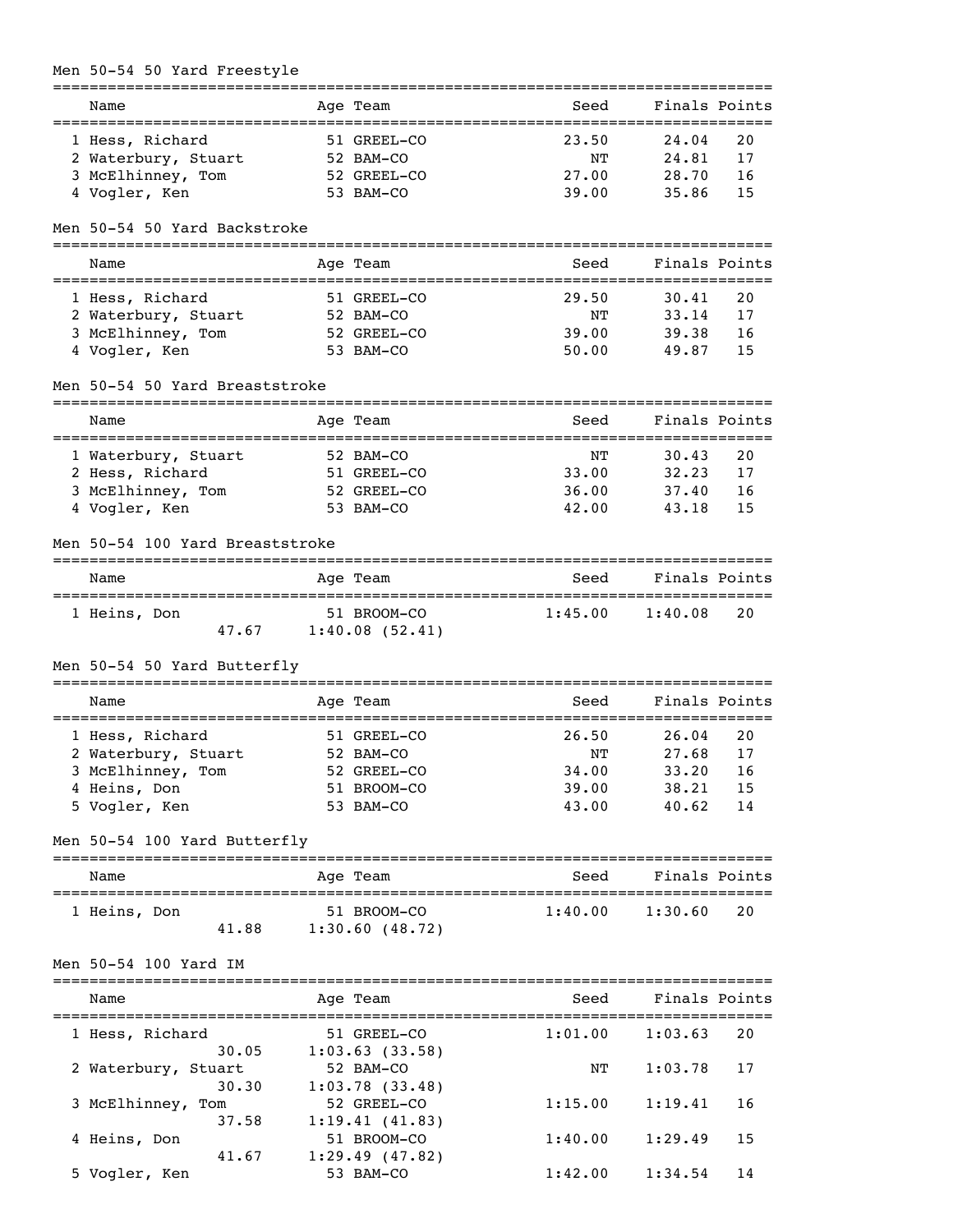45.90 1:34.54 (48.64)

Men 55-59 50 Yard Freestyle =============================================================================== Name Team Age Team Seed Finals Points =============================================================================== 1 Carney, Kent 58 EVER-CO 29.00 29.50 20 2 Goodman, Larry 58 BAM-CO 29.90 30.52 17 3 Slentz, Rob 57 Unattached 40.19 35.73 16 Men 55-59 100 Yard Freestyle =============================================================================== Name Team Age Team Seed Finals Points =============================================================================== 1 Goodman, Larry 58 BAM-CO 1:07.00 1:07.25 20 32.12 1:07.25 (35.13) Men 55-59 50 Yard Backstroke =============================================================================== Age Team and Seed Finals Points =============================================================================== 1 Carney, Kent 58 EVER-CO 35.00 34.38 20 2 Slentz, Rob 57 Unattached NT 49.20 17 Men 55-59 50 Yard Breaststroke =============================================================================== Name Team Age Team Seed Finals Points =============================================================================== 1 Carney, Kent 58 EVER-CO 36.00 35.97 20 2 Slentz, Rob 57 Unattached NT 47.40 17 Men 55-59 50 Yard Butterfly =============================================================================== Name Mage Team Age Team Seed Finals Points =============================================================================== 1 Goodman, Larry 58 BAM-CO 38.00 35.93 20<br>2 Slentz, Rob 57 Unattached NT 42.69 17 2 Slentz, Rob 57 Unattached NT 42.69 17 Men 55-59 100 Yard IM =============================================================================== Name Team Age Team Seed Finals Points =============================================================================== 1 Goodman, Larry 58 BAM-CO 1:20.00 1:31.94 20 43.72 1:31.94 (48.22) -- Slentz, Rob 57 Unattached NT DQ 47.88 DQ (48.50) Men 60-64 50 Yard Freestyle =============================================================================== Name Team Age Team Seed Finals Points =============================================================================== 1 Abrahams, Richard 60 Unattached 24.50 23.66 20 2 Johnson, David 64 Unattached 42.00 37.02 17 Men 60-64 100 Yard Freestyle =============================================================================== Name Age Team =============================================================================== 1 Abrahams, Richard 60 Unattached 56.50 55.35 20  $26.57$   $55.35$   $(28.78)$  2 Burson, Bill 60 SSUB-CO 1:03.00 1:03.20 17  $30.65$   $1:03.20$  (32.55) 3 Johnson, David 64 Unattached 1:45.00 1:24.22 16

 $39.37$  1:24.22 (44.85)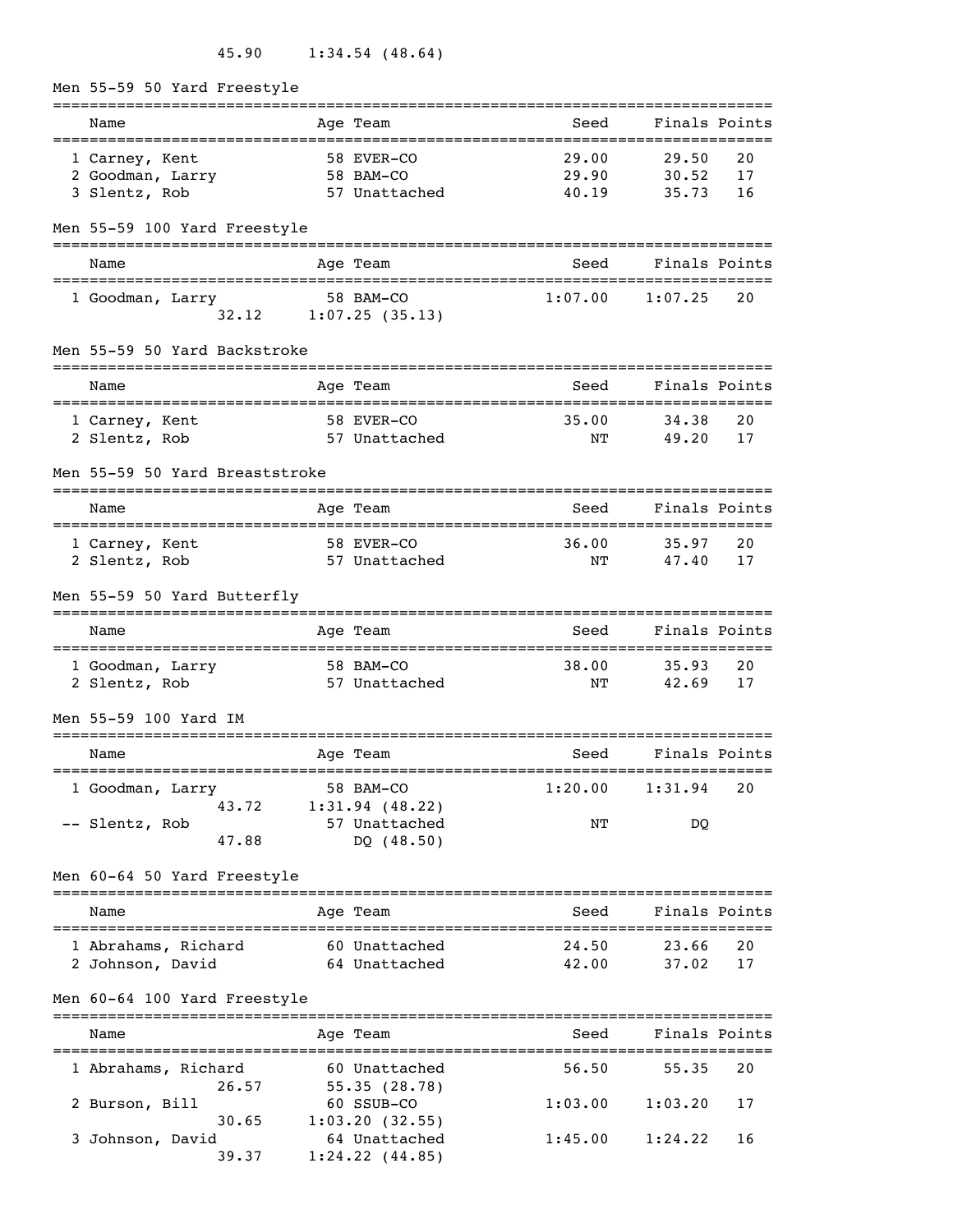| Men 60-64 100 Yard Backstroke                                   |                         |                                           |                                                                                 |                                  |               |
|-----------------------------------------------------------------|-------------------------|-------------------------------------------|---------------------------------------------------------------------------------|----------------------------------|---------------|
| Name                                                            |                         | Age Team                                  | Seed                                                                            | Finals Points                    |               |
| 1 Burson, Bill<br>40.21                                         | 60 SSUB-CO              | 1:20.65(40.44)                            | 1:25.00                                                                         | 1:20.65                          | 20            |
| Men 60-64 50 Yard Breaststroke                                  |                         |                                           |                                                                                 |                                  |               |
| Name                                                            |                         | Age Team                                  | Seed                                                                            | Finals Points                    |               |
| 1 Johnson, David                                                |                         | 64 Unattached                             | 55.00                                                                           | 48.83                            | 20            |
| Men 60-64 50 Yard Butterfly                                     |                         |                                           |                                                                                 |                                  |               |
| Name                                                            |                         | Age Team                                  | Seed                                                                            | Finals Points                    |               |
| 1 Abrahams, Richard                                             |                         | 60 Unattached                             | 27.00                                                                           | 26.46                            | 20            |
| Men 60-64 100 Yard IM                                           |                         |                                           |                                                                                 |                                  |               |
| Name                                                            |                         | Age Team                                  | Seed                                                                            | Finals Points                    |               |
| 1 Johnson, David                                                |                         | 64 Unattached<br>$56.79$ 1:55.59 (58.80)  | 2:15.00                                                                         | 1:55.59                          | 20            |
| Men 60-64 200 Yard IM                                           |                         |                                           |                                                                                 |                                  |               |
| Name                                                            |                         | Age Team                                  | Seed                                                                            | Finals Points                    |               |
| 1 Burson, Bill                                                  |                         | 60 SSUB-CO                                | $2:45.00$ $2:45.97$ 20<br>36.55 1:20.49 (43.94) 2:09.63 (49.14) 2:45.97 (36.34) |                                  |               |
| Men 65-69 50 Yard Freestyle                                     |                         |                                           |                                                                                 |                                  |               |
| Name                                                            |                         | Age Team                                  |                                                                                 | Seed Finals Points               |               |
| 1 McCray, Dick<br>2 Plummer, Mark<br>3 Reynolds, Bing 65 BAM-CO | 68 BAM-CO<br>69 INVR-CO |                                           | 32.00<br>35.50                                                                  | 30.14<br>35.22<br>42.60 44.35 16 | 20<br>17      |
| Men 65-69 100 Yard Freestyle                                    |                         |                                           |                                                                                 |                                  |               |
| Name                                                            |                         | Age Team                                  | Seed                                                                            | Finals Points                    |               |
| 1 McCray, Dick<br>32.29                                         |                         | 68 BAM-CO<br>1:06.78(34.49)               | 1:07.00                                                                         | 1:06.78                          | 20            |
| 2 Plummer, Mark<br>36.42<br>3 Reynolds, Bing                    |                         | 69 INVR-CO<br>1:17.08(40.66)<br>65 BAM-CO | 1:17.51<br>1:36.00                                                              | 1:17.08<br>1:41.29               | 17<br>16      |
| 46.01<br>Men 65-69 50 Yard Backstroke                           |                         | 1:41.29(55.28)                            |                                                                                 |                                  |               |
| Name                                                            |                         | Age Team                                  | Seed                                                                            |                                  | Finals Points |
| 1 Reynolds, Bing                                                |                         | 65 BAM-CO                                 | 52.22                                                                           | 51.98                            | 20            |
| Men 65-69 100 Yard Backstroke                                   |                         |                                           |                                                                                 |                                  |               |
| Name<br>======================================                  |                         | Age Team                                  | Seed                                                                            | Finals Points                    |               |
| 1 Reynolds, Bing<br>55.76                                       |                         | 65 BAM-CO<br>1:55.70(59.94)               | 1:50.80                                                                         | 1:55.70                          | 20            |